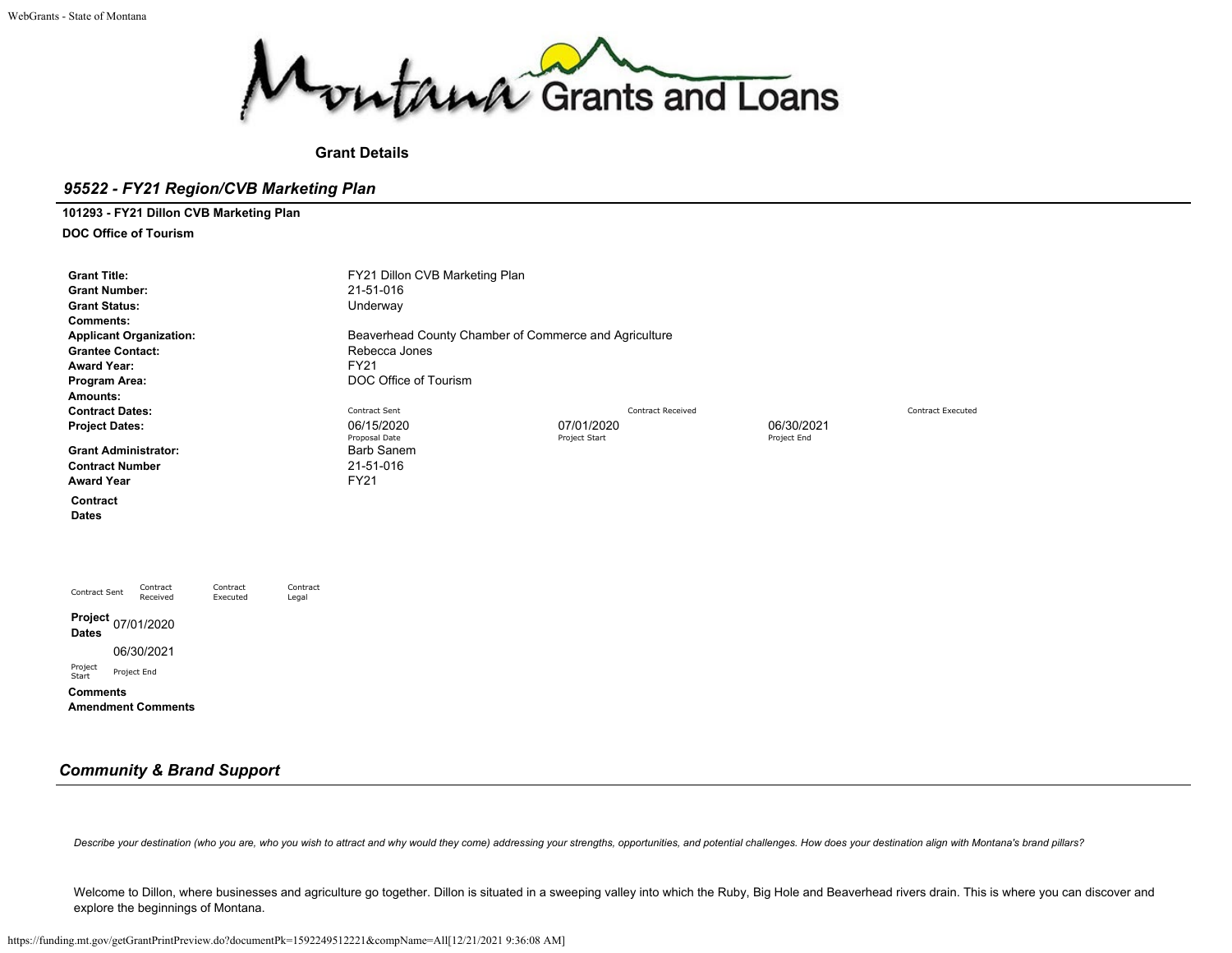This is a community of a gold mine of history, ranging from native Americans trekking through the area to Lewis and Clark, to gold rushers and vigilantes from the railroad to teamsters, farmers, and ranchers. And much of it is not only well preserved, it is up close and personal.

Beaverhead River is a blue-ribbon trout stream that is a favorite for expert fly fishermen. Our county museum in Dillon is devoted to preserving local history. Bannack State Park is located just southwest of Dillon. It is a registered historic landmark and the site of Montana's first major gold discovery on July 28, 1862. Over 50 buildings line Main Street recalling Montana's formative years.

Dillon is home to the largest of the national forests in Montana covering 3.35 million acres lying in eight Southwest Montana counties. With an extensive trail system, visitors can experience the wide-open space and breathtaking views. Stand on the spot Lewis & Clark stood overlooking the valley, there is truly discovery in every direction.

Southwest Montana's rich history is on full display in downtown Dillon alongside unique shopping opportunities and vibrant new businesses. Dillon's business composition reflects an agricultural influence and railroad impact on the community. Historic buildings are tangible reminders of men and women who brought their dreams, blood, sweat and tears to reality and can still be experienced today.

Discover the unique architecture of structures that line the downtown area from the Carnegie Library to the Beaverhead County Courthouse. Take a historic walking tour and enjoy not only the architecture, but also the story told behind each structure. The brick and stone structures post-date an 1882 fire which ravaged the business district. Where business and agriculture came together into a true community, is the story of people with strong beliefs in the future and willingness to work, making those dreams a reality.

#### **Dillon Exemplifies the Montana Brand**

**More spectacular unspoiled nature**: Dillon sits in a valley surrounded by natural beauty, three destination trout streams, home to the largest national forests in Montana and three state parks, one national park including Interstate 15 making the town an epicenter for visitors' exploration of Beaverhead County.

**Vibrant and charming small town**: A vibrant downtown that merges historical charm with contemporary culture.

**Breathtaking experiences by day, relaxing hospitality at night**: Fishing blue-ribbon trout streams, rock-hounding, bird watching, exploring Beaverhead-Deer Lodge National Forest, investigating ghost towns. However, you choose to spend the daylight hours, your evenings will be full of fantastic food and homey accommodations in Dillon.

#### **Strengths**

- Dillon is adjacent to Interstate-15 and is a crossroads for Montana Highways 91,41 and 278, which each connect Beaverhead Country's rural communities and visitor attractions.
- Beaverhead County is home to the Beaverhead-Deer Lodge National Forest and the Beaverhead and Big Hole Rivers which offer un-matched outdoor opportunities for visitors.
- Dillon provides a full range of lodging, dining, and shopping options that help make for a great vacation on any budget with a sense of Montana sophistication that visitors find both surprising and comfortable.
- A place to discover the rich history of Beaverhead county through a historic walking tour of downtown, county museum and a railroad depot.
- City of Dillon has been nationally recognized as Tree City, USA by the Arbor Day Foundation
- Energized downtown with a fine art gallery, national renowned bookstore, Patagonia outlet, Great Harvest Corporation and unique stores that can only be found in Dillon.
- Annual signature events such as Labor Day Rodeo, Parade, Fair and Concert, Ratpod ride around the Pioneers, Beaverhead Marathon and Dinner in the Park are just a few events that take place throughout the year.

#### **Opportunities**

- Our new website will provide vital information for visitors who will be looking for a unique experience which will encourage them to visit Dillon. Information on Dillon will offer experiences that can only be found in Beaverhead County.
- A new event to promote Dillon has been incorporated to bring visitors into the area to stay, shop, eat and sleep during a three-day experience. Dillon is rich in history and we will support this event this year and in years to come bringing visitors from all over the country.
- From blue-ribbon trout fishing to hiking surrounding mountains visitors will find a welcoming place to stay when they take exit 62 or 63 off I-15. Dillon connects to Yellowstone, Pioneer Scenic Byway, Big Hole Battlefield, Red Rock National Wildlife Refuge and Crystal Park. With our wide-open space and beautiful scenery Dillon offers visitors a unique place to stay while exploring by day and relaxing by night.

#### **Challenges**

- COVID-19 Pandemic is affecting travel and we are down 60% in our area. This year will be different from previous years with a decrease in visitors coming into our area until later in the season. We will work with other CVBs to find ways to entice visitors to our area.
- With a decrease in our bed-tax lodging tax, promoting Dillon as a destination will be challenging. We will work on creative promotions working with local, regional and tourism organizations to find ways to entice visitors to the area.

The travel quarantine into Montana and media coverage of the COVID-19 will impact international travel to the U.S. and Montana. Dillon is already experiencing cancellations at lodging facilities for the upcoming season and **Inspiration:** All our marketing efforts are focused on inspiring exploration of our area. From our website, print advertising and other media we are focused on enticing the visitor to explore. Any opportunity that will inspire visitors we will include in visitor packets, newsletters, advertising, and on our website promoting Dillon and Beaverhead County.

Orientation: Our Efforts will be focused on providing a complete resource for the Dillon MT visitor. This will be done through multiple avenues', website, social media and print material. We are focused on making all our resources a one-stop experience for our region (Beaverhead County) to provide ample information to our target markets in the following ways: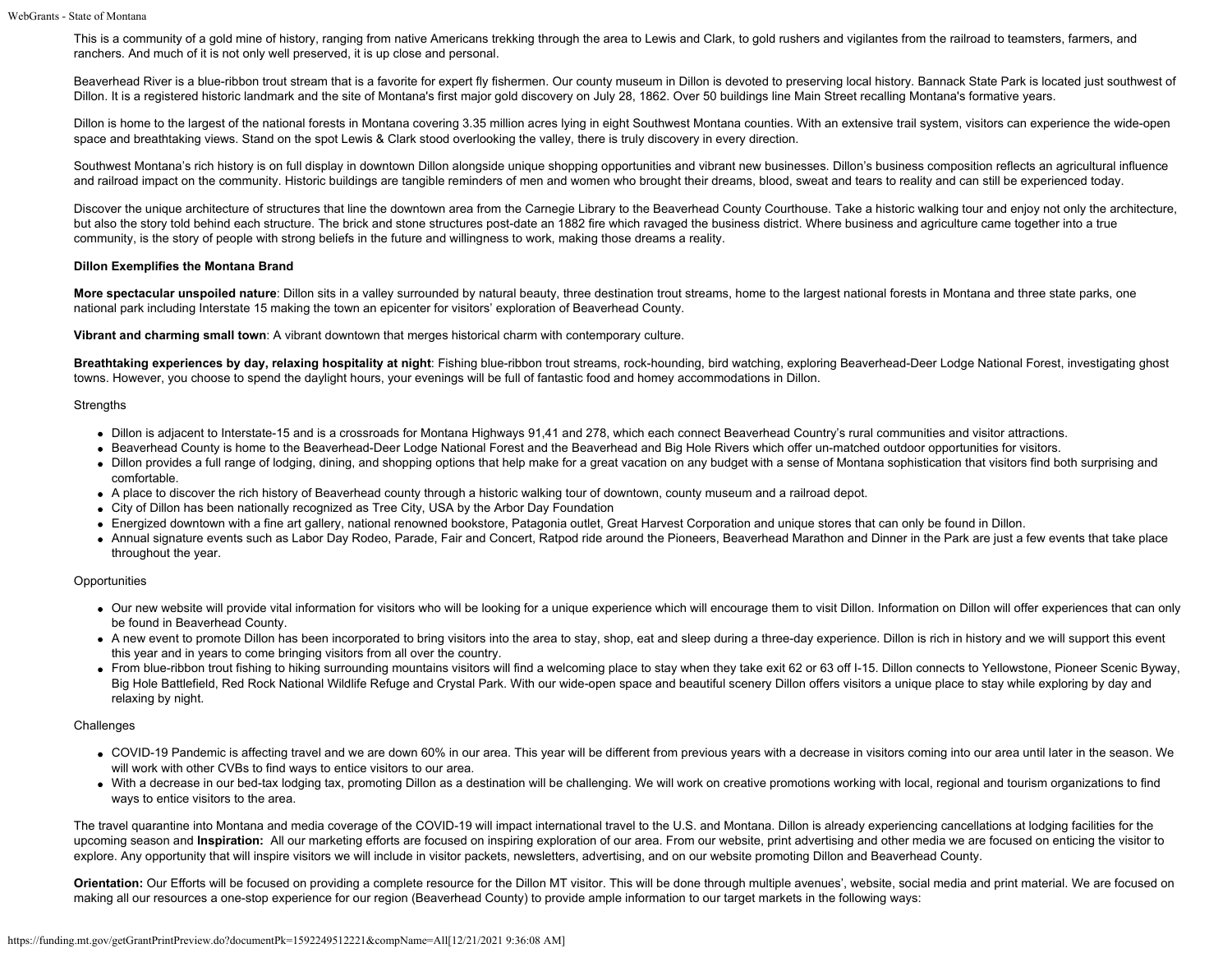WebGrants - State of Montana

- 1. Full listing of available lodging
- 2. Full listing of available food and restaurants
- 3. Full listing of business services
- 4. Full listing of tourist destinations, routes and events

5. informational opportunities created by locals which has been proven to drive overnight stays (i.e., fishing reports, local art and craft fairs, articles written by local poets, authors, historians, industry leaders, etc.)

- 6. Up-to-date and constantly evolving community calendars
- 7. Full listing of other organizations and entities that offer value to the visitor's experience in Beaverhead County
- 8. Maps, routes and local information on how to best access attractions
- 9. Full listing of shopping opportunities
- 10. List of adjacent tourist destinations to encourage further travel into Montana

By offering these 10 orientation keys, our plan will provide the necessary opportunities for prospective visitors to choose Dillon and Southwest Montana as a destination.

Facilitation: With printed material, website, networking and social media, the Dillon CVB will provide both intentional visitors (those who planned to visit Beaverhead County) and unintentional visitors with an opportunity to easily locate points and places of interest.

Further marketing will assist visitors with maps, phone numbers, websites, calendars and other essential utilities that will provide for an exceptional experience in Southwest Montana.

In addition, the Chamber will use the CVB designated funds to provide an un-matched visitor center experience to those travelers who wish to stop in a physical location and access visitor information. This will include having trained, knowledgeable staff and printed materials to assist visitors traveling in and through Beaverhead County. In person assistance will enhance a visitor's experience to Montana.

vacation plans are being put on hold until an unknown date.

#### **Describe your destination.**

Inspiration: All our marketing efforts are focused on inspiring exploration of our area. From our website, print advertising and other media we are focused on enticing the visitor to explore. Any opportunity that will inspire visitors we will include in visitor packets, newsletters, advertising, and on our website promoting Dillon and Beaverhead County.

Orientation: Our Efforts will be focused on providing a complete resource for the Dillon MT visitor. This will be done through multiple avenues, website, social media and print material. We are focused on making all our resources a one-stop experience for our region (Beaverhead County) to provide ample information to our target markets in the following ways:

- 1. Full listing of available lodging
- 2. Full listing of available food and restaurants
- 3. Full listing of business services
- 4. Full listing of tourist destinations, routes and events

5. informational opportunities created by locals which has been proven to drive overnight stays (i.e., fishing reports, local art and craft fairs, articles written by local poets, authors, historians, industry leaders, etc.)

- 6. Up-to-date and constantly evolving community calendars
- 7. Full listing of other organizations and entities that offer value to the visitor's experience in Beaverhead County
- 8. Maps, routes and local information on how to best access attractions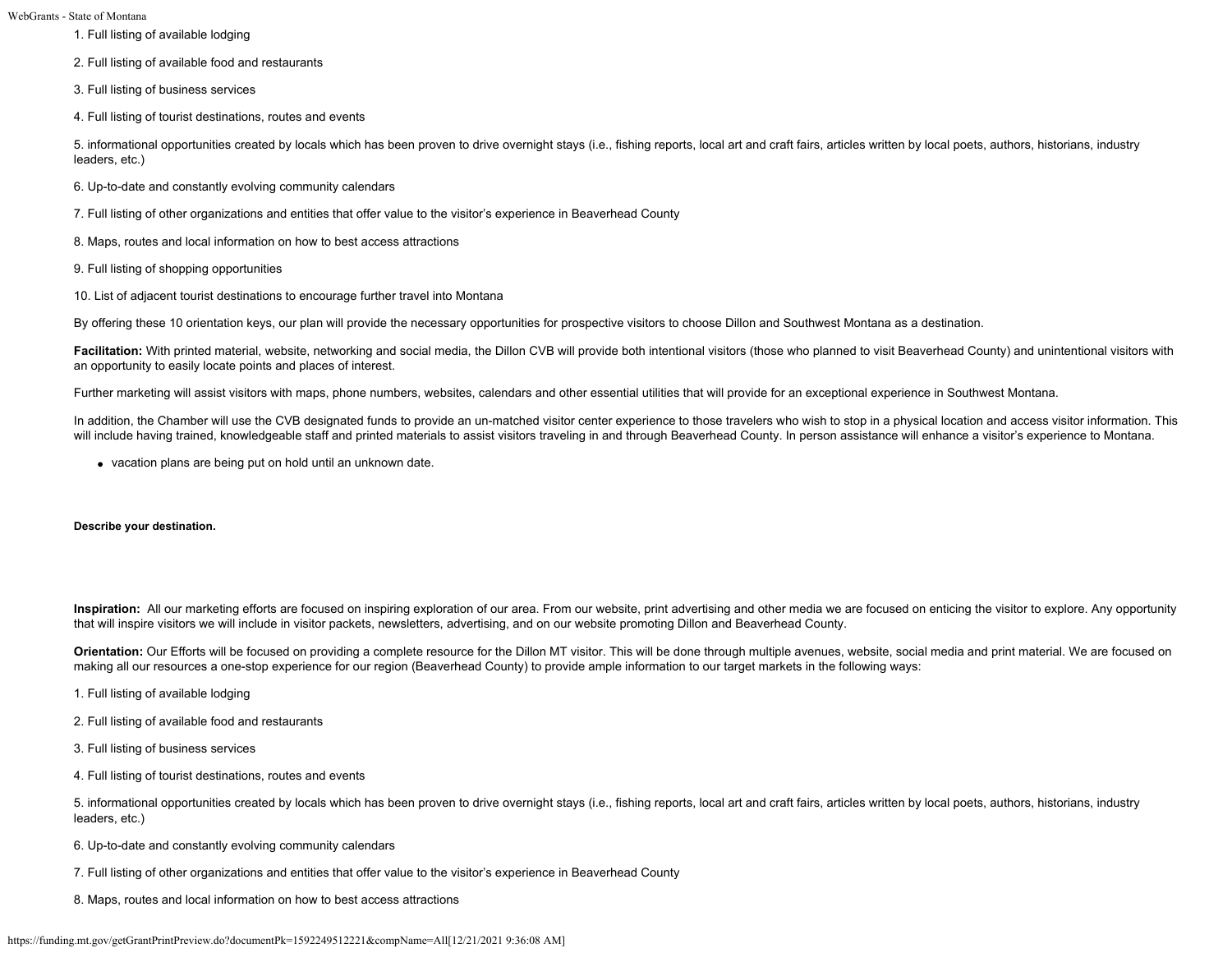WebGrants - State of Montana

9. Full listing of shopping opportunities

10. List of adjacent tourist destinations to encourage further travel into Montana

By offering these 10 orientation keys, our plan will provide the necessary opportunities for prospective visitors to choose Dillon and Southwest Montana as a destination.

Facilitation: With printed material, website, networking and social media, the Dillon CVB will provide both intentional visitors (those who planned to visit Beaverhead County) and unintentional visitors with an opportunity to easily locate points and places of interest.

Further marketing will assist visitors with maps, phone numbers, websites, calendars and other essential utilities that will provide for an exceptional experience in Southwest Montana.

In addition, the Chamber will use the CVB designated funds to provide an un-matched visitor center experience to those travelers who wish to stop in a physical location and access visitor information. This will include having trained, knowledgeable staff and printed materials to assist visitors traveling in and through Beaverhead County. In person assistance will enhance a visitor's experience to Montana.

#### **Optional: Include attachments here**

*a. Define your target markets (demographic, geopgraphic and psychographic).*

#### **Seasonal Traffic**

Travelers coming through Montana from north to south using I-15. Arrivalist data shows that 46% of visitors enter I-15 from the south. It shows that our top three out of state visitors were Idaho, Utah, California. Visitors find fuel and refreshments from Dillon businesses and it is a great way to provide opportunities to inspire spontaneous adventure or to inspire a future planned trip to the region. This market can be motivated by easy access to sites of interest and convenient travel route alternatives that allow for discovery of points of interest. This market will also be motivated by access to R.V. accommodations.

#### **Leisure Travel**

The leisure traveler are active mature and young families that are looking for affordable variety and a bit of culture and shopping with their outdoor centered vacation. Access to public lands is an incentive for fishing, hiking, camping, rock hounding and wildlife viewing. The leisure traveler will be connected via I-15 to Glacier and Yellowstone National Parks as well as State Parks. Dillon is an ideal place for visitors to stop, fuel, eat, lodge and enjoy a couple of days exploring our trails, ghost towns, get weather updates, wildlife conditions, river conditions and trail openings.

#### **History Buffs**

This market consists of individuals who enjoy learning about western history and culture. They are seeking to visit ghost towns, historical landmarks such as the Lewis & Clark Expedition, Big Hole Battlefield, Bannack State Park and mining sites throughout the region.

*b. What are your emerging markets?*

Recreational hiking and biking: The Dillon area has expanded their trail system that connects many trails in Dillon. With the increase of the trail system in Dillon, there have been several running/hiking events added to the summer season. This brings in many people from outside of Montana to participate. With the added bicycle camp Dillon has become the stop off point for long distance bicyclers looking to find a place to stay over for the night. This market is looking for a place to eat, pick up snacks and refreshment for their journey through Montana. This is an emerging market and continue to see an influx of cyclists through our region.

#### **Optional: Include attachments here.**

*c. What research supports your target marketing?*

County Arrivalist Data shows 46% of visitors enter via I-15 South from Idaho into Montana.

Arrivalist Data 2019 Top 5 residency of origin for nonresident visitors to Dillon: Idaho, Utah, California, Washington, North Carolina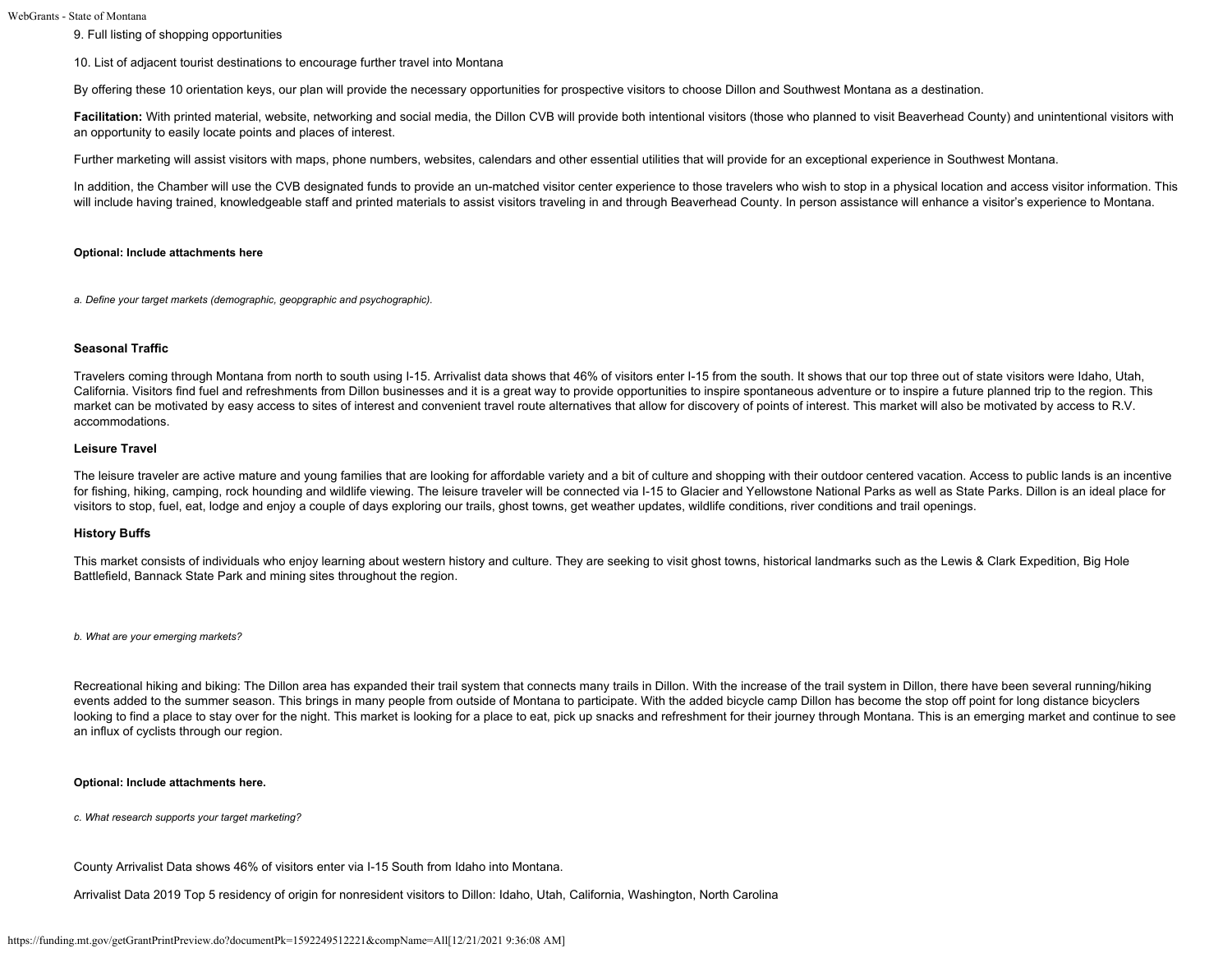**Gola One:** To increase availability of visitor and business specific information.

G-1 Objective One: To maintain our website dedicated to tourism and recreation. Amplified Digital will oversee the website and keep it up to date daily.

G-1 Objective Two: Increase visibility and accessibility to all the attractions in Dillon Montana. This will be done through our website and print materials available for visitors.

**Goal Two:** To establish the Dillon CVB (Beaverhead Chamber of commerce & Agriculture) as the community source of information for events.

G-2 Objective One: Have all events available to tourists on the website and provide links from the website to other attractions and events in Dillon and Beaverhead County.

G-2 Objective Two: Continue to offer & improve the services of our Visitor's Information Center by increasing operating hours with a VIC staff for the summer season. This would include some volunteer hours.

**Goal Three:** Build an audience for new website.

G-3: Objective One: Get Visit Dillon Montana in front of an audience that is looking to travel!

G-3 Objective Two: Website tracking analytics with monthly website statistics including number of page views, unique visitors, pages per visit, bounce rate and time on website.

G-3: Objective Three: Engage with our current & potential visitors and build a lasting relationship with them. To build a larger digital footprint and always expand our customer service offerings by keeping our customers informed.

*a. In what types of co-ops with MTOT would you like to participate?*

FY21 Joint Ventures with MOTBD are incredibly attractive if they are affordable enough and work with our drive market such as those from Idaho Falls visiting Bannack State Park or Big Hole Battlefield.

Dillon does not have a TBID. We have been exploring this option. Steve Wahrlich spoke to the hoteliers and the community about the TBID at two events hosted by the Beaverhead Chamber of Commerce. Due to the COVID-19 Pandemic, we will forgo looking at a TBID until we see an improvement in our economy.

**Optional: Include attachment here.** [Beaverhead County Data.pdf](https://funding.mt.gov/fileDownload.jsp?filename=1588025438980_Beaverhead+County+Data.pdf)

*b. In what other types of co-ops would you like to participate? (Regions/CVBs, etc.)*

We would like to work with Southwest Montana on building a guide to biking/hiking trails.

*c. What types of co-ops have you done in the past? Were they successful - why or why not?*

Collaborated with Southwest Montana on a social influencer campaign in the past. This was a great success with multiple online posts and photography for Dillon.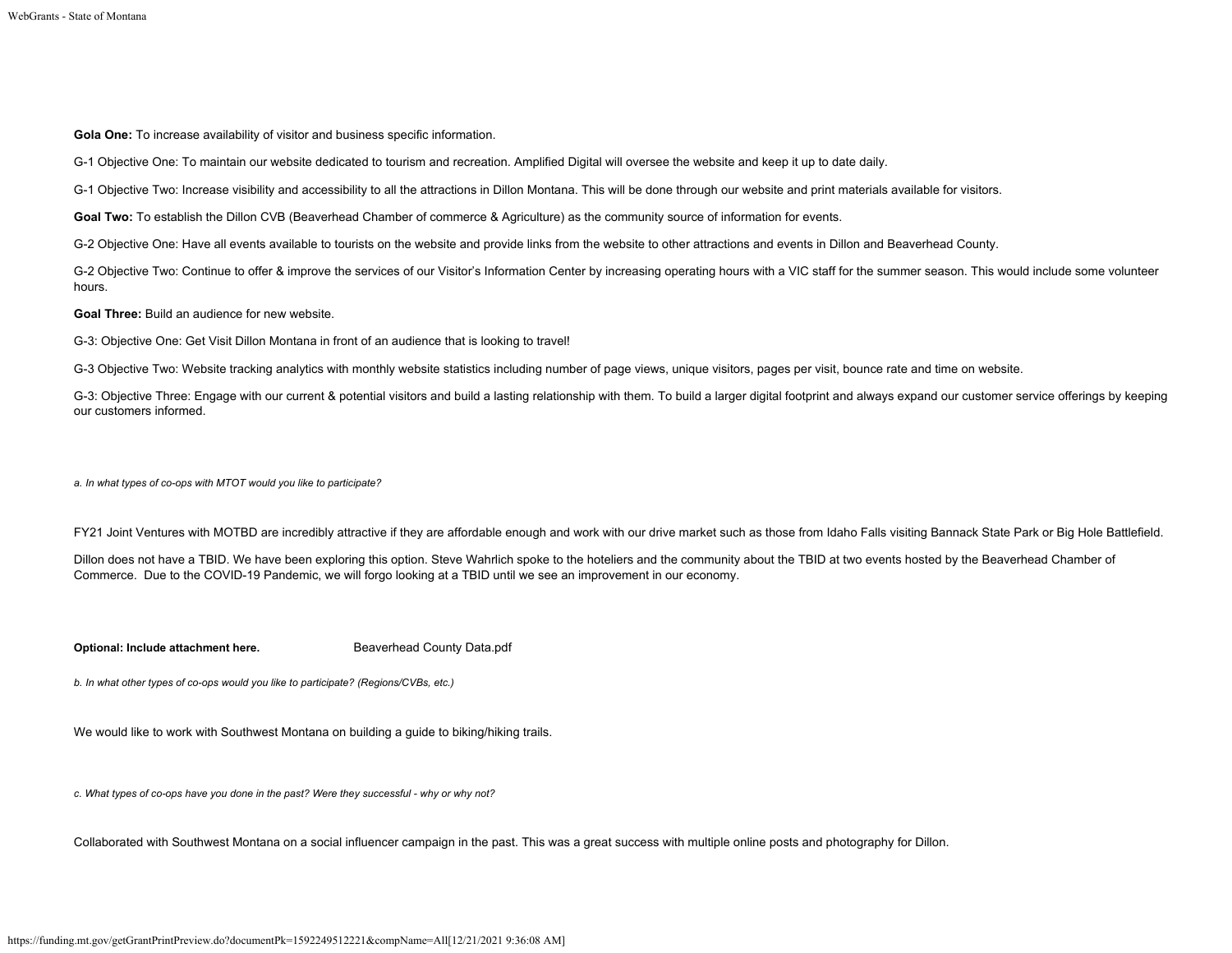**Optional: Include attachments here.**

**Optional: Include attachments here.**

**Optional: Include attachment here:**

# *Marketing Segment, Method & Budget*

| <b>Marketing</b><br>Segment | <b>Marketing</b><br>Method                     | Describe your method.                                                                                                                                                                                                                                                                                                                                                                                                                                                                                                                                                                                                                                                                                                                                                                                                                                                                                                               | Provide supporting research/statistics.                                                                                                                                                                                                                                                                                                                                                                                                                                                                                                                                                                                                                                                                                                                                                                                                                                                                                                                                                                                                                                                                                                                                                                                                                                                                                                                                                                                                                                              | How do you plan<br>to measure<br>success?                                                                                                                                                                                                                                                                                                                        | Provide a brief<br>rationale for this<br>method.                                                                                                                                                                                                                                                                                                                                                                                                                                                       | <b>Estimated</b><br>budget<br>for<br>method. | <b>Marketing Method</b><br><b>Evaluation</b>                                                                                                                                                                                                                                                                                                                                                                                                                                                                                                                                                                                                                                                                                                                                                                                                                                                                                                                                                                     | <b>Add'l</b><br><b>Attchmnt</b>           |
|-----------------------------|------------------------------------------------|-------------------------------------------------------------------------------------------------------------------------------------------------------------------------------------------------------------------------------------------------------------------------------------------------------------------------------------------------------------------------------------------------------------------------------------------------------------------------------------------------------------------------------------------------------------------------------------------------------------------------------------------------------------------------------------------------------------------------------------------------------------------------------------------------------------------------------------------------------------------------------------------------------------------------------------|--------------------------------------------------------------------------------------------------------------------------------------------------------------------------------------------------------------------------------------------------------------------------------------------------------------------------------------------------------------------------------------------------------------------------------------------------------------------------------------------------------------------------------------------------------------------------------------------------------------------------------------------------------------------------------------------------------------------------------------------------------------------------------------------------------------------------------------------------------------------------------------------------------------------------------------------------------------------------------------------------------------------------------------------------------------------------------------------------------------------------------------------------------------------------------------------------------------------------------------------------------------------------------------------------------------------------------------------------------------------------------------------------------------------------------------------------------------------------------------|------------------------------------------------------------------------------------------------------------------------------------------------------------------------------------------------------------------------------------------------------------------------------------------------------------------------------------------------------------------|--------------------------------------------------------------------------------------------------------------------------------------------------------------------------------------------------------------------------------------------------------------------------------------------------------------------------------------------------------------------------------------------------------------------------------------------------------------------------------------------------------|----------------------------------------------|------------------------------------------------------------------------------------------------------------------------------------------------------------------------------------------------------------------------------------------------------------------------------------------------------------------------------------------------------------------------------------------------------------------------------------------------------------------------------------------------------------------------------------------------------------------------------------------------------------------------------------------------------------------------------------------------------------------------------------------------------------------------------------------------------------------------------------------------------------------------------------------------------------------------------------------------------------------------------------------------------------------|-------------------------------------------|
| Consumer                    | <b>Website/Internet</b><br>Development/Updates | The CVB's standalone website<br>was launched in late 2020.<br>https://www.visitdillonmt.com/ Our<br>website developer will continue to<br>update daily, weekly, and monthly<br>events and other information that<br>visitors seeking a destination will<br>find on our website. We will also<br>direct visitors to the website<br>through other advertising call to<br>actions (print ads, digital ads,<br>social media posts, etc.). We will<br>incorporate links on our partners'<br>sites (Southwest<br>Montana https://southwestmt.com/)<br>and others. A fresh, functional web<br>presence is an essentail marketing<br>tool and part of the overall strategy<br>to continually invite visitors to the<br>Dillon, Montana community. The<br>objective is to provide an online<br>presence that promotes Dillon<br>Montana as a year-round<br>destination for travelers coming<br>from out of the state or across the<br>state. | In order to be relevant, we found that people<br>search websites to find places to visit.<br>McCarthy Group   When done well, Search<br>Engine Optimization can provide an important -<br>and cost-effective - strategy for organic growth.<br>In fact, the latest research from web analytics<br>company Parse.ly shows Google Search<br>accounted for around half of external referrals to<br>the publishers in its network this past year.<br>January 2019 The reality is that SEO still matters<br>in 2020, though many of the practices and<br>methods have changed. For example, Google's<br>2019 BERT update lit a fire under SEO<br>professionals to focus more on optimizing content<br>based on search intent rather than keywords.<br>Many businesses still need SEO, but they'll need<br>to adapt to the shifting landscape. Brand<br>Authority And Reach: According to the McCarthy<br>Group 2014 survey, 84% of the millennial<br>respondents said they don't like advertising (and<br>many of them don't trust it). It seems that many of<br>this generation of buyers are becoming more<br>resistant to traditional tactics like cold calling,<br>email spam and even paid ads. But with SEO,<br>businesses can reach this demographic where<br>they are already looking for brands - search<br>engines. SEO works as a form of inbound<br>marketing that attracts customers to you rather<br>than interrupting their natural scrolling with pushy<br>sales tactics. | The methods will be<br>successful if we meet<br>our objective to<br>maintain an attractive<br>web presence. We will<br>track website analytics<br>from launch date<br>through June 30,<br>2021. We will analyze<br>data and create a<br><b>YOY</b> comparison<br>record that will provide<br>historical data and a<br>basis to modify or<br>continue the method. | Our website<br>www.visitdillonmt.com<br>was completely updated<br>during the summer of<br>2021. This website is<br>critical for our visitors to<br>use to plan their trips to<br>our town. The website<br>offers information on<br>where to stay, eat, and<br>what to do. It also offers<br><b>Recreate Responsibly</b><br>messaging, as well as<br>information on our geo-<br>scavenger hunt,<br><b>Beaverhead Treasure</b><br>Hunt. Our site also has<br>an updated calendar of<br>events in Dillon. | \$5,000.00                                   | Did you meet your<br>objective - was your<br>strategy successful -<br>Yes/No Explain.<br>Evaluation<br>Requirements:<br>1. A short description of<br>the site/page<br>(app). Yes, our<br>website update and<br>redesign was<br>successful and<br>completed on time and<br>budget.<br>2. Marketing methods<br>shall be evaluated by<br>the means outlined in<br>the marketing<br>plan. Please see the<br>attached analytics<br>from Wix.com for the<br>information on the<br>traffic to our website.<br><b>Please notice the</b><br>increase in "direct"<br>visitors to our<br>website. They are<br>receiving our URL<br>from other sources.<br>We believe this<br>analytic supports the<br>other marketing<br>methods such as<br>online/digital<br>marketing and<br>billboard use, where<br>our URL is prominant,<br>driving traffic to our<br>website. It's<br><b>Working!!!</b><br>3. Provide a screenshot<br>of your home<br>page. Attached is the<br>pdf of the attachments<br>and webpage, please<br>visit: | 2021 Website<br>Method<br>Attachments.pdf |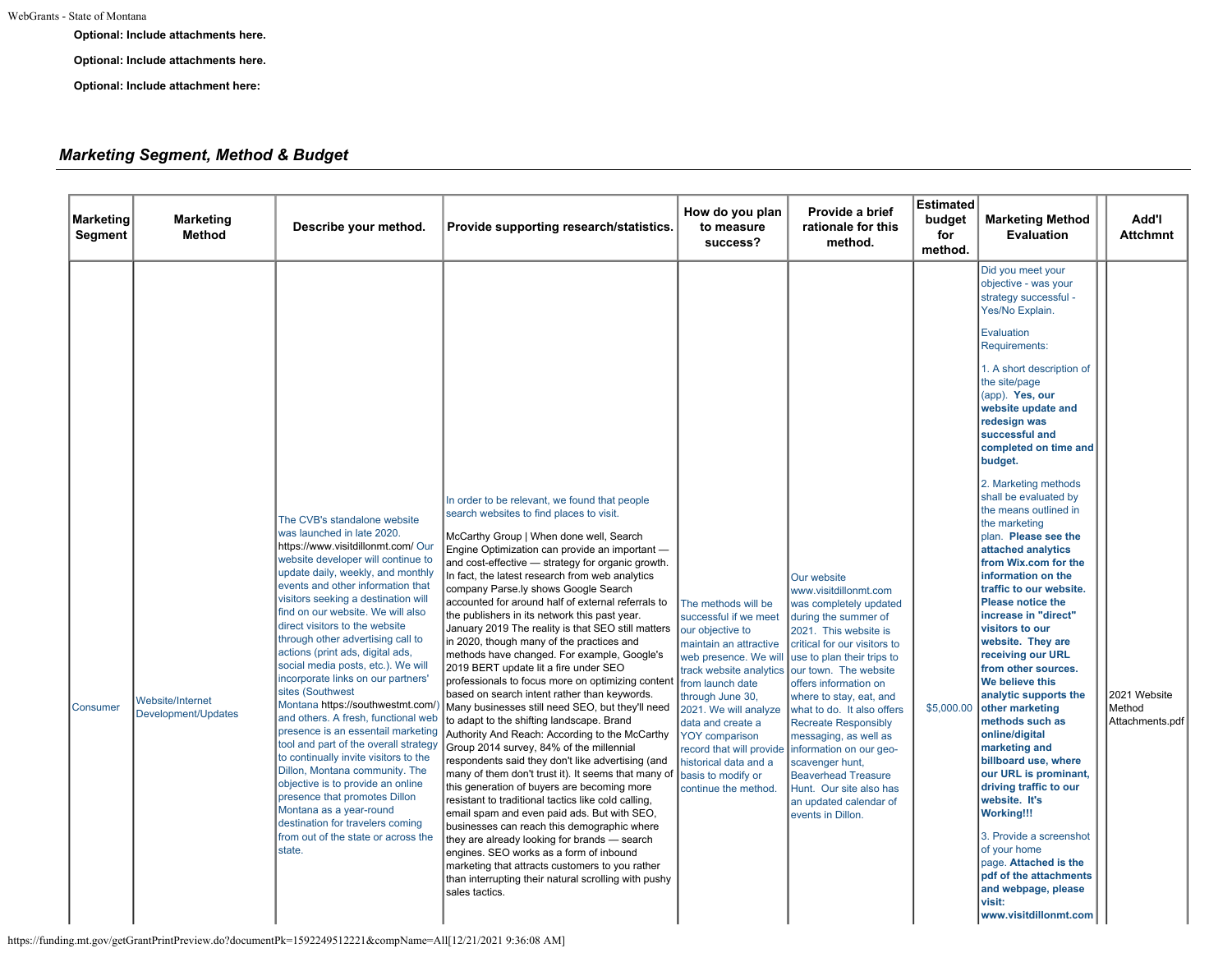|          |                          |                                                                                                                                                                                                                                                                                                                                                                                                                                                                                                                                                                                                                                                                                                                                                                   |                                                                                                                                                                                                                                                                                                                                                                                                                                                                                                                                                                                                                                                                                                                                                                                                                                                           |                                                                                                                                                                                                                                                                                                      |                                                                                                                                                                                                                                                                 |            | 4. Assess the results of<br>this method and explain<br>whether you will or will<br>not continue using this<br>marketing method and<br>why. (Section 15.2.1)<br>Yes, we plan to<br>continue this<br>important part of our<br>marketing strategy, as<br>having a well-<br>maintained website is<br>critical to providing<br>our visitors with their<br>planning information.                                                                                                                                                                                                                                                                                                                                                                                                                                                                                                                                                                                                                                                                                                                                                                                                            |              |  |
|----------|--------------------------|-------------------------------------------------------------------------------------------------------------------------------------------------------------------------------------------------------------------------------------------------------------------------------------------------------------------------------------------------------------------------------------------------------------------------------------------------------------------------------------------------------------------------------------------------------------------------------------------------------------------------------------------------------------------------------------------------------------------------------------------------------------------|-----------------------------------------------------------------------------------------------------------------------------------------------------------------------------------------------------------------------------------------------------------------------------------------------------------------------------------------------------------------------------------------------------------------------------------------------------------------------------------------------------------------------------------------------------------------------------------------------------------------------------------------------------------------------------------------------------------------------------------------------------------------------------------------------------------------------------------------------------------|------------------------------------------------------------------------------------------------------------------------------------------------------------------------------------------------------------------------------------------------------------------------------------------------------|-----------------------------------------------------------------------------------------------------------------------------------------------------------------------------------------------------------------------------------------------------------------|------------|---------------------------------------------------------------------------------------------------------------------------------------------------------------------------------------------------------------------------------------------------------------------------------------------------------------------------------------------------------------------------------------------------------------------------------------------------------------------------------------------------------------------------------------------------------------------------------------------------------------------------------------------------------------------------------------------------------------------------------------------------------------------------------------------------------------------------------------------------------------------------------------------------------------------------------------------------------------------------------------------------------------------------------------------------------------------------------------------------------------------------------------------------------------------------------------|--------------|--|
| Consumer | <b>Print Advertising</b> | All print advertising will include<br>information and call to action to<br>visit the new website<br>visitdillonmt.com.<br>Advertising is planned in the<br><b>Southwest Montana Travel Guide</b><br>that is distributed annually<br>throughout the region and by<br>request through fulfillment<br>channels. We will work on a co-op<br>plan with Southwest Montana. We<br>will have a full page ad in the<br><b>Southwest Montana Travel Guide</b><br>and will review other opportunities<br>for advertising.<br>We also plan to have print<br>advertising for our summer events,<br>attracting visitors from out of state.<br>We plan to place an ad in the Bus<br>Tours Magazine to attract visitors<br>from out of state, who are<br>interested in bus tours. | A targeted approach with print adv. Provides<br>ability to choose editorial subjects to deliver<br>highly targeted content to an already engaged<br>audience.<br>Destination Analysts   Print usage in travel<br>planning has risen close to 50% of American<br>leisure travelers and the use of DMO print visitor<br>guides has risen to just over 20%. While this rise<br>may not signal any longer term trend there is<br>clearly no evidence of a long-term decline in print<br>or DMO guide usage. According to the State of<br>the American Traveler, an independent research<br>report by Miles Partnership, print has consistently<br>shown strength and even slow growth in print<br>usage over the last five years. 24.4% of travelers<br>rely on offline media including TV, printed<br>newspapers, magazines, etc. for travel<br>inspiration. | The objective of print<br>advertising in selected<br>publications is to<br>broaden the audience<br>reach. We will<br>consider the method<br>successful if the<br>advertisements are<br>placed appropriately.<br>We will track the<br>audience reach of<br>each publication<br>(distribution counts). | Print is a tradtional media<br>that still appeals to target<br>audiences. Instead of<br>creating individual<br>publications, we are able<br>to take advantage of<br>existing publications and<br>distribution, thus print<br>advertising is cost-<br>effective. | \$2,500.00 | Did you meet your<br>objective - was your<br>strategy successful -<br>Yes/No Explain. Yes,<br>we were able to place<br>print ads in the SWMT<br><b>Travel Guide, Bus</b><br><b>Tours Magazine, and</b><br>The Missoulian paper.<br>Evaluation<br>Requirements:<br>1. Copy of ad (attach).<br>2. All print ads shall be<br>evaluated by the means<br>outlined in the marketing<br>plan. Include measured<br>results/metrics. Our ad<br>in the Missoulian<br>reached 9,600 people;<br>our ad in the Bus<br><b>Tours Magazine</b><br>reached 23,000 people<br>across the USA; Our<br>ad in the SWMT Travel<br>Guide reached 130,000<br>to 140,000 copies<br>across the Northwest<br>and Western Canada.<br>3. Assess the results of<br>this method and explain<br>whether you will or will<br>not continue using this<br>marketing method and<br>why. (Section 15.2.6)<br>We will continue to<br>place our ad in the<br><b>SWMT Travel Guide,</b><br>as this is a great way<br>to get people from<br><b>Glacier and</b><br>Yellowstone, over to<br>Dillon. We will<br>continue to advertise<br>with the Bus Tours<br>Magazine, as we<br>received some interest<br>from the mid-west with | scan0080.pdf |  |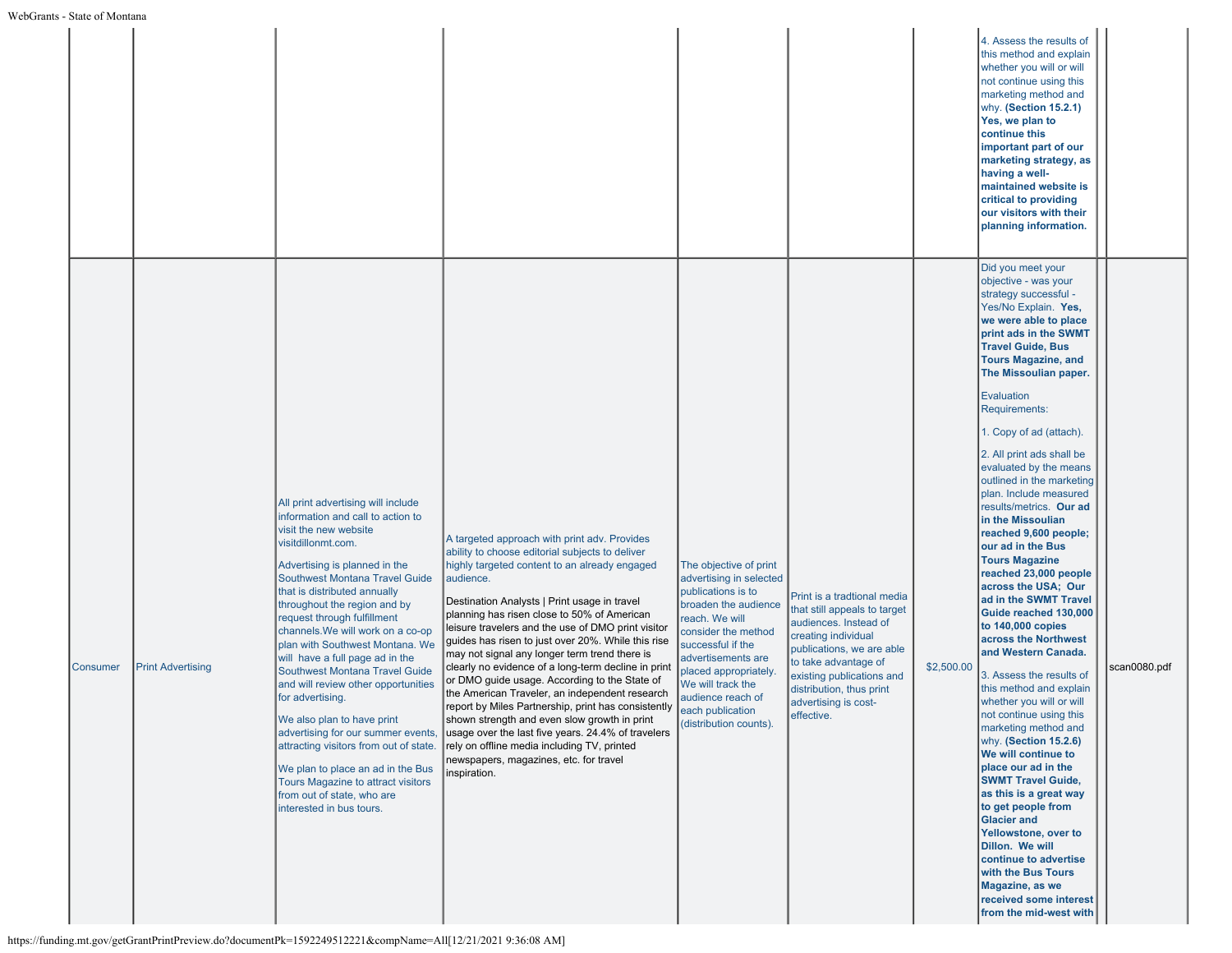|                                     |                    |                                                                                                                                                                                                                                                                                                                                                                                                                                                                                                                       |                                                                                                                                                                                                                                                                                                                                                                                                                                                                                                                                                                                                                                                                                                                                                                                                                                                                                                                                                                                                                                                                                                                                                                                                                                                                                    |                                                                                                                                                                                                                                                                                                                                                                                                                                                                                                                                                                      |                                                                                                                                                                                                                                                                                                                                                                                                                                                                                                                                                                                                                                                                                                                                                                                                                                                                                                                                                                   |            | regards to overnight<br>bus tours. We will<br>again advertise with<br>The Missoulian, as we<br>have events that make<br>sense for this<br>demographic, but that<br>depends on the event<br>calendar we confirm<br>for 2022.                                                                                                                                                                                                                                                                                                                                                                                                                                                                                                                                                                                                                                                                                                                                                                                                                                                                                                                                                                                                                                                  |              |
|-------------------------------------|--------------------|-----------------------------------------------------------------------------------------------------------------------------------------------------------------------------------------------------------------------------------------------------------------------------------------------------------------------------------------------------------------------------------------------------------------------------------------------------------------------------------------------------------------------|------------------------------------------------------------------------------------------------------------------------------------------------------------------------------------------------------------------------------------------------------------------------------------------------------------------------------------------------------------------------------------------------------------------------------------------------------------------------------------------------------------------------------------------------------------------------------------------------------------------------------------------------------------------------------------------------------------------------------------------------------------------------------------------------------------------------------------------------------------------------------------------------------------------------------------------------------------------------------------------------------------------------------------------------------------------------------------------------------------------------------------------------------------------------------------------------------------------------------------------------------------------------------------|----------------------------------------------------------------------------------------------------------------------------------------------------------------------------------------------------------------------------------------------------------------------------------------------------------------------------------------------------------------------------------------------------------------------------------------------------------------------------------------------------------------------------------------------------------------------|-------------------------------------------------------------------------------------------------------------------------------------------------------------------------------------------------------------------------------------------------------------------------------------------------------------------------------------------------------------------------------------------------------------------------------------------------------------------------------------------------------------------------------------------------------------------------------------------------------------------------------------------------------------------------------------------------------------------------------------------------------------------------------------------------------------------------------------------------------------------------------------------------------------------------------------------------------------------|------------|------------------------------------------------------------------------------------------------------------------------------------------------------------------------------------------------------------------------------------------------------------------------------------------------------------------------------------------------------------------------------------------------------------------------------------------------------------------------------------------------------------------------------------------------------------------------------------------------------------------------------------------------------------------------------------------------------------------------------------------------------------------------------------------------------------------------------------------------------------------------------------------------------------------------------------------------------------------------------------------------------------------------------------------------------------------------------------------------------------------------------------------------------------------------------------------------------------------------------------------------------------------------------|--------------|
| <b>Printed Material</b><br>Consumer | 2021.<br>visitors. | With our laptop and printer that<br>was purchased in FY19, we are<br>now able to print our own<br>brochures, maps and other<br>information to visitors. We will be<br>able to track the total of brochures<br>and printed materials.<br>We will also print a new<br>comprehensive, slick stock<br>brochure to promote the visitors'<br>events in Dillon during the summer<br>We will also print two new<br>brochures for Tips: Backcountry<br>Day Hiking and Tips: Backcoutry<br>Driving, to ensure the safety of our | We will reprint our hiking, biking maps and print<br>the Attractions brochure. We will continue to use<br>our tear off maps and will reprint as needed.<br>Printed materials encourage further exploration of<br>our area. We will provide accurate count of maps<br>that are produced and how many are distributed.<br>Travel and Tourism Research Association   53%<br>of US travelers report using a printed resource in<br>planning their travel in the previous 12 months;<br>896 million trips were taken in the last 12 months<br>by this group of US travelers; 24% of US travelers<br>indicated they used an official destination visitor<br>guide in the past 12 months to plan a trip; 400<br>million leisure trips were taken by this group of<br>US travelers in the past year - spending an<br>estimated \$161 billion; 88% of readers who were<br>undecided indicated that the official visitor guide<br>influenced their decision to visit of visitors to<br>make specific planning and booking. Official<br>visitor guides are used by up 79% decisions on<br>their trip. Visitors use the official visitor quides to<br>make decisions on the following:<br>• 79% activities and attractions to enjoy.<br>• 54% places to eat or enjoy.<br>• 21% places to stay. | We will be able to<br>measure success by<br>creating/producing<br>four in-house<br>brochures: Summer<br>Events,<br>Motel/lodges/outfitters<br>Restaurants, and<br><b>Beaverhead County;</b><br>And by creating and<br>having three<br>brochures printed by a<br>professional printer:<br>Visit Dillon Montana,<br><b>Backcountry Driving</b><br>Guide, and<br><b>Backcountry Hiking</b><br>Guide. We will<br>consider the metric<br>successful by<br>maintaining the<br>printing of the in-<br>house brochures and<br>replenishing the<br>professional<br>brochures. | All materials will be<br>available at our Visitor<br>Center. We will be able<br>to produce our own<br>brochures that will<br>highlight Dillon and<br>exploration in our area.<br>The slick stock<br>brochure and the Tips:<br>brochures will be<br>developed and will be<br>available at the Visitor's<br>Center and for visitor<br>packets to be mailed.<br><b>Rationale for the slick</b><br>stock brochure is to<br>have a more<br>professional piece<br>rather than a desktop<br>printed piece. The<br>rationale for the Tips:<br>brochures is that many<br>of our visitors are so<br>surprised how remote<br>we are. We felt it was<br>important to have a<br>brochure such as this,<br>for those who go into<br>our backcountry. Our<br><b>Beaverhead Search &amp;</b><br><b>Rescue are always</b><br>printing in the paper<br>about the resue<br>missions they have<br>conducted. We want<br>everyone to be safe and<br>take our backcountry<br>seriously. | \$1,500.00 | Did you meet your<br>objective - was your<br>strategy successful -<br>Yes/No Explain. Yes,<br>we printed all of the<br>inhouse brochures in<br>our office and<br>replenished them as<br>needed. We also were<br>successful in printing<br>500 slick stock<br>brochures promoting<br><b>Dillon's summer of</b><br>2021 events and 200 of<br>the Tips: brochures<br>for our visitor's safety.<br>Evaluation<br>Requirements:<br>1. One final product<br>shall be retained on file<br>at the organization and<br>a .pdf version shall be<br>submitted with<br><b>Evaluation Report</b><br>(attach).<br>2. Assess the results of<br>this method and explain<br>whether you will or will<br>not continue using this<br>marketing method and<br>why. (Section 15.2.15)<br>We found the inhouse<br>printing of these<br>brochures to be very<br>costly and not very<br>professional looking,<br>using our own paper<br>and ink, as we had a<br>record number of<br>visitors this summer,<br>plus printer<br>breakdown became an<br>issue. We will<br>continue to redesign<br>our slick stock<br>brochure to make it<br>more comprehesive<br>and robust with<br>information. We will<br>continue to have the<br><b>Tips: brochures</b><br>printed, as visitors<br>really appreciated | scan0076.pdf |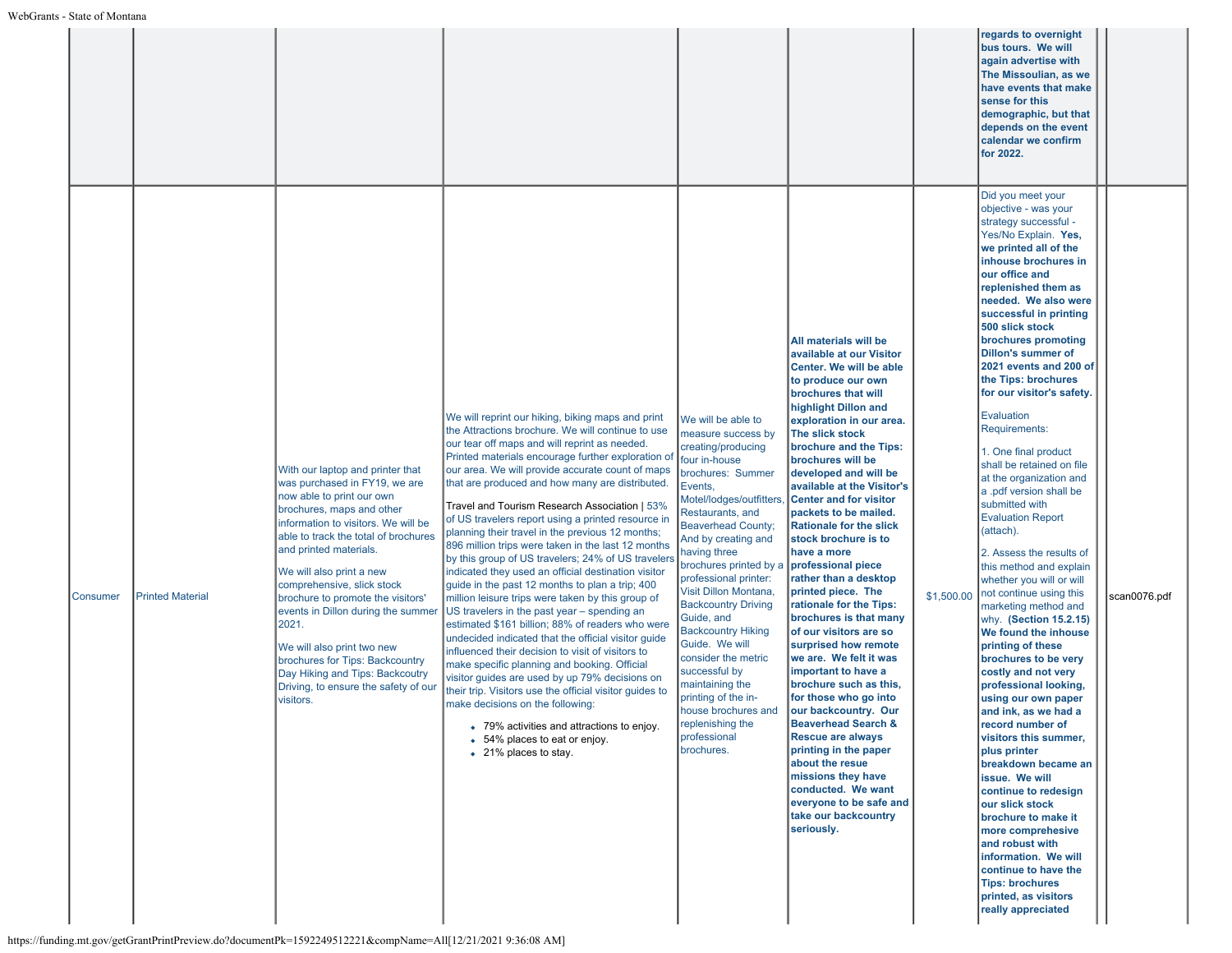|                 |              |                                                                                                                                                                                      |                                                                                                                                                                                                                                                                                                                                                                                                                                                                                                                                                                                                                                                                                                                                                                                                                                                                                                                                                                                  |                                                                                                                 |                                                                                                        |          | having these survival<br>guides for their safety<br>in the backcountry<br>since there is no cell<br>phone coverage there.                                                                                                                                                                                                                                                                                                                                                                                                                                                                                                                                                                                                                                                                                                                                                                                                                                                                                                                                                                                                                                                                                                                                                                                                                                                   |  |
|-----------------|--------------|--------------------------------------------------------------------------------------------------------------------------------------------------------------------------------------|----------------------------------------------------------------------------------------------------------------------------------------------------------------------------------------------------------------------------------------------------------------------------------------------------------------------------------------------------------------------------------------------------------------------------------------------------------------------------------------------------------------------------------------------------------------------------------------------------------------------------------------------------------------------------------------------------------------------------------------------------------------------------------------------------------------------------------------------------------------------------------------------------------------------------------------------------------------------------------|-----------------------------------------------------------------------------------------------------------------|--------------------------------------------------------------------------------------------------------|----------|-----------------------------------------------------------------------------------------------------------------------------------------------------------------------------------------------------------------------------------------------------------------------------------------------------------------------------------------------------------------------------------------------------------------------------------------------------------------------------------------------------------------------------------------------------------------------------------------------------------------------------------------------------------------------------------------------------------------------------------------------------------------------------------------------------------------------------------------------------------------------------------------------------------------------------------------------------------------------------------------------------------------------------------------------------------------------------------------------------------------------------------------------------------------------------------------------------------------------------------------------------------------------------------------------------------------------------------------------------------------------------|--|
| <b>Consumer</b> | Social Media | Update and manage social media<br>sites that foster consumer<br>engagement and enhance cross<br>platform constancy, Facebook, and<br>investigate Twitter, Instagram and<br>You Tube. | Market Force   A recent industry survey<br>conducted by Market Force - a worldwide leader<br>in customer intelligence solutions reports in<br>querying more than 12,000 consumers in the US<br>and UK, they wanted to see how consumers<br>engaged with varying industries - retail,<br>restaurant, travel, entertainment and financial<br>businesses to be specific, via the big dogs of<br>social media: Facebook, Twitter, LinkedIn and<br>Google+. One finding which was not surprising<br>was the fact that 81% of US respondents<br>indicated posts from their friends directly<br>influenced their purchase decision. This finding<br>supports an early study done by the Chief<br>Marketing Officer (CMO) Council and Lithium, a<br>social media tech firm, which revealed 80% of<br>respondents "tried new things based on friends'<br>suggestions." 78% of respondents said the posts<br>by companies they follow on social media impact<br>their purchases decisions. | We will increase level<br>of engagement<br>through social media<br>outlets and increase<br>reach by 5% or more. | Social Media has<br>changed how people<br>research trips, make<br>decisions, and share<br>experiences. | \$150.00 | Did you meet your<br>objective - was your<br>strategy successful -<br>Yes/No Explain. Yes,<br>we used social media<br>for resident<br>engagement through<br>the Beaverhead<br><b>Treasure Hunt</b><br>program this summer<br>and for engagement in<br><b>Our Territorial Rodeo</b><br>and Territory Days.<br>Evaluation<br>Requirements:<br>1. All social media shall<br>be evaluated by the<br>means outlined in the<br>marketing plan.<br>2. How does using the<br>social media<br>channel/site extend your<br>marketing reach? The<br>reach is extended by<br>the shares of our page<br>with other parties and<br>from growing our<br>following base. Our<br><b>Facebook page has</b><br>grown from 390<br>followers to 902<br>followers since<br>October 2020. We<br>currently have 792<br>people who have liked<br>our page. Our<br>following grows each<br>month!<br>3. Assess the results of<br>this method and explain<br>whether you will or will<br>not continue using this<br>marketing method and<br>why. (Section 15.2.9)<br>We will continue to<br>leverage social media<br>for our CVB, events,<br>and the Beaverhead<br>Treasure Hunt (a geo-<br>scanvenger hunt). I'm<br>looking into<br>developing an<br>exclusive CVB<br>Facebook page. While<br>I did not get very far in<br>developing an account<br>with Instagram, Twitter<br>and YouTube, I plan to |  |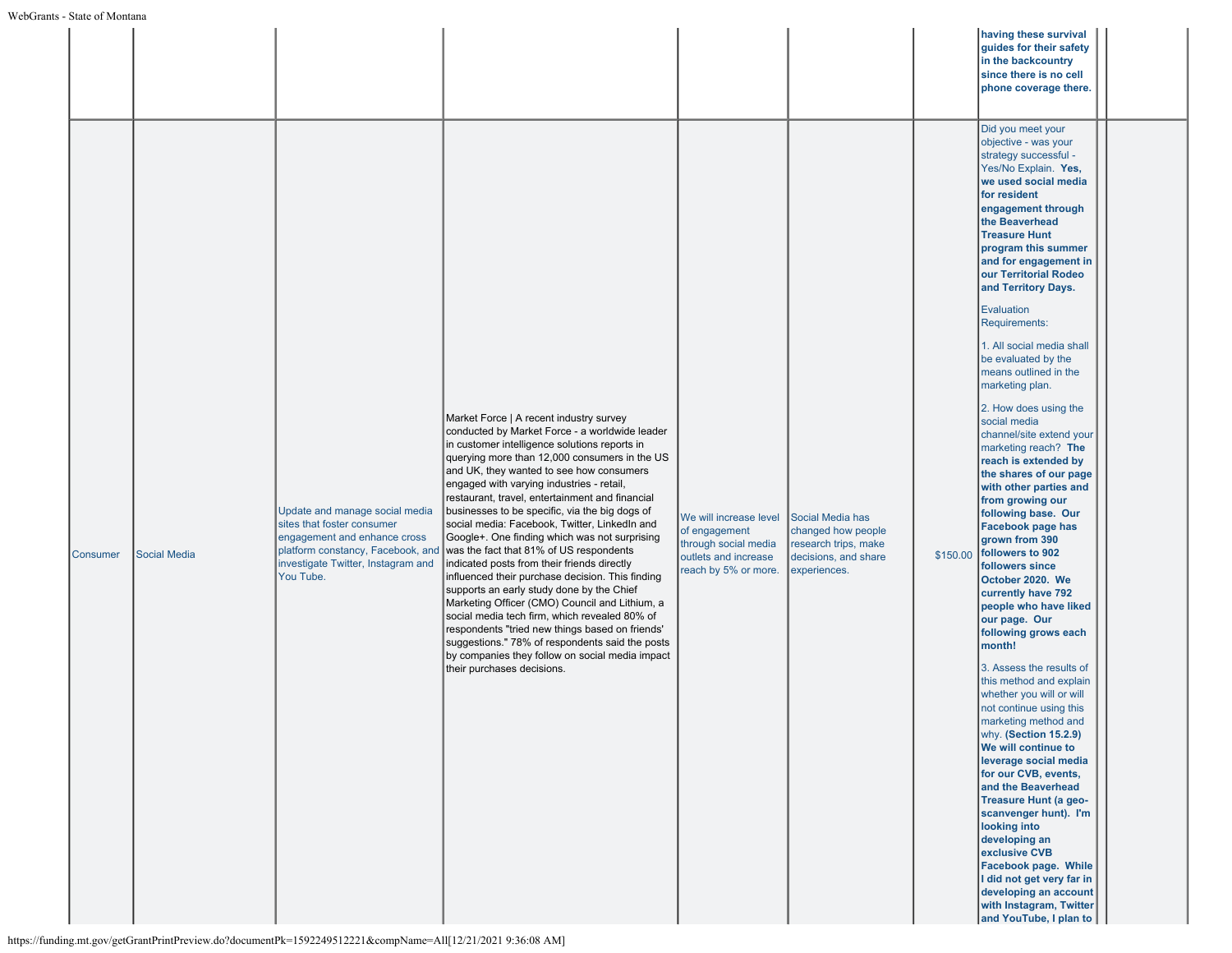|          |                                   |                                                                                                                                                 |                                                                                                                                                                                                                                                                                                                                                                                                                                                                                                   |                                                                                                                                                                                                                    |                                                                                                                     |             | do this over the<br>course of the 2022<br>year.                                                                                                                                                                                                                                                                                                                                                                                                                                                                                                                                                                       |              |
|----------|-----------------------------------|-------------------------------------------------------------------------------------------------------------------------------------------------|---------------------------------------------------------------------------------------------------------------------------------------------------------------------------------------------------------------------------------------------------------------------------------------------------------------------------------------------------------------------------------------------------------------------------------------------------------------------------------------------------|--------------------------------------------------------------------------------------------------------------------------------------------------------------------------------------------------------------------|---------------------------------------------------------------------------------------------------------------------|-------------|-----------------------------------------------------------------------------------------------------------------------------------------------------------------------------------------------------------------------------------------------------------------------------------------------------------------------------------------------------------------------------------------------------------------------------------------------------------------------------------------------------------------------------------------------------------------------------------------------------------------------|--------------|
|          |                                   |                                                                                                                                                 |                                                                                                                                                                                                                                                                                                                                                                                                                                                                                                   |                                                                                                                                                                                                                    |                                                                                                                     |             | Did you meet your<br>objective - was your<br>strategy successful -<br>Yes/No Explain. Yes,<br>we partnered with<br><b>KXLF</b> in developing an<br>online/digital presence<br>that drove viewers to<br>our newly redesigned<br>www.visitdillonmt.com<br>website. We were<br>successful in<br>developing a 30-<br>second and long-form<br>video for use online<br>and digitally.<br>Evaluation<br>Requirements: 1. A<br>copy of the digital<br>videos are<br>attached. Please see<br>the videos attached.<br>2. All electronic<br>advertising shall be<br>evaluated by the means<br>outlined in the marketing<br>plan. |              |
|          |                                   |                                                                                                                                                 | Google Search trends show top searches for<br>vacations in Montana were<br>done through Google search engine. After the<br>pandemic slows, 60% of U.S. destination<br>travelers say they actively<br>research new trips at least once a month.                                                                                                                                                                                                                                                    |                                                                                                                                                                                                                    |                                                                                                                     |             | 3. Copy of<br>advertisements<br>(screenshots, pdfs,<br>etc.) Please see the<br>attachment.                                                                                                                                                                                                                                                                                                                                                                                                                                                                                                                            |              |
|          |                                   |                                                                                                                                                 | Market Force   https://www.marketforce.com/<br>A recent industry survey conducted by Market<br>Force - a worldwide leader in customer                                                                                                                                                                                                                                                                                                                                                             | We will measure                                                                                                                                                                                                    |                                                                                                                     |             | 4. Report click through<br>rates and number of<br>impressions. Per the<br>attachment, our<br>impressions rate was<br>1,437,273 and our click<br>rate was 4,491. Our<br>targeted out of state                                                                                                                                                                                                                                                                                                                                                                                                                          |              |
| Consumer | <b>Online/Digital Advertising</b> | Targeted Online/Digital advertising:<br>\$21,000 total<br>through June 2021. Additional<br>advertising recommended past<br><b>June 2021 TBD</b> | intelligence solutions reports in querying more<br>than 12,000 consumers in the US and UK, they<br>wanted to see how consumers engaged with<br>varying industries - retail, restaurant, travel,<br>entertainment and financial businesses to be<br>specific, via the big dogs of social media:<br>Facebook, Twitter, LinkedIn and Google+.                                                                                                                                                        | digital advertising<br>using digital<br>performance<br>analytics such as<br>digital impressions<br>delivered, number of<br>page views, unique<br>visitors, pages per<br>visit, bounce rate<br>and time on website. | To showcase Dillon as a<br><u>Ipremier destination for</u><br>those looking to travel to<br>land<br>within Montana. | \$21,000.00 | areas: Washington,<br>Oregon, Idaho, Utah,<br><b>Wyoming, and</b><br>Wickenburg, Arizona,<br>since they have a<br>large population of<br><b>Team Roping events</b><br>and many people from<br>the Dillon area spend                                                                                                                                                                                                                                                                                                                                                                                                   | scan0077.pdf |
|          |                                   |                                                                                                                                                 | One finding which was not surprising was the fact<br>that 81% of US respondents indicated posts from<br>their friends directly influenced their purchase<br>decision. This finding supports an early study<br>done by the Chief Marketing Officer (CMO)<br>Council and Lithium, a social media tech firm,<br>which revealed 80% of respondents "tried new<br>things based on friends' suggestions." 78% of<br>respondents said the posts by companies<br>they follow on social media impact their |                                                                                                                                                                                                                    |                                                                                                                     |             | their winters in<br><b>Wickenburg to Team</b><br>Rope all winter.<br><b>Boosting our website</b><br>clicks by almost 4,500<br>clicks is a huge<br>improvement in our<br>marketing strategy.<br>5. Assess the results of<br>this method and explain                                                                                                                                                                                                                                                                                                                                                                    |              |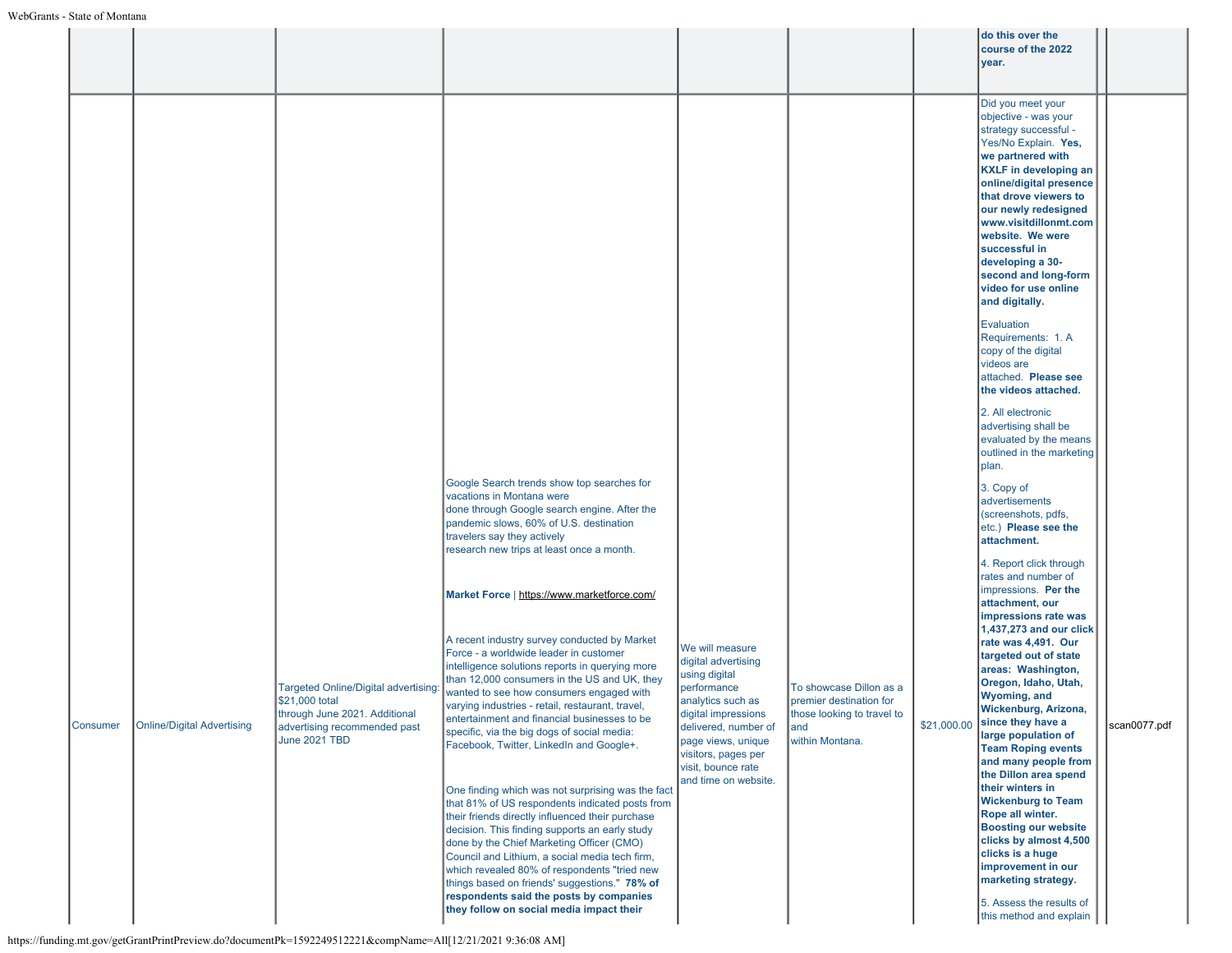|                 |                     |                                                                                                                     | purchases decisions                                                                                                                                                                                          |                                                                                                    |                                                                                                       |             | whether you will or will<br>not continue using this<br>marketing method and<br>why. (Section 15.2.4)<br><b>Based on our Wix.com</b><br>analytics, which<br>reports that our<br>"direct" visits to our<br>www.visitdillonmt.com<br>website have<br>increased dramatically<br>and remain the best<br>way for people to find<br>our website, even over<br>google.com searches,<br>we believe our<br>building our<br>online/digital presence<br>is the single best way<br>to target an audience<br>that is more likely to<br>visit our town. We are<br>a ranching/rodeo<br>town. Some people<br>would not be attracted<br>to our town, therefore<br>targeting our audience<br>that is interested in<br>ranching/rodeo is a<br>good use of our<br>marketing dollars. |  |
|-----------------|---------------------|---------------------------------------------------------------------------------------------------------------------|--------------------------------------------------------------------------------------------------------------------------------------------------------------------------------------------------------------|----------------------------------------------------------------------------------------------------|-------------------------------------------------------------------------------------------------------|-------------|-----------------------------------------------------------------------------------------------------------------------------------------------------------------------------------------------------------------------------------------------------------------------------------------------------------------------------------------------------------------------------------------------------------------------------------------------------------------------------------------------------------------------------------------------------------------------------------------------------------------------------------------------------------------------------------------------------------------------------------------------------------------|--|
|                 |                     |                                                                                                                     | Statistics from Digital Marketing Institute.<br>https://digitalmarketinginstitute.com/blog/the-<br>importance-of-video-marketing<br>https://blog.hubspot.com/marketing/state-of-<br>video-marketing-new-data |                                                                                                    |                                                                                                       |             |                                                                                                                                                                                                                                                                                                                                                                                                                                                                                                                                                                                                                                                                                                                                                                 |  |
|                 |                     |                                                                                                                     | 1. Informing and Educating<br>97% of marketers claim that videos help<br>customers understand products. (Hubspot)                                                                                            |                                                                                                    |                                                                                                       |             |                                                                                                                                                                                                                                                                                                                                                                                                                                                                                                                                                                                                                                                                                                                                                                 |  |
|                 |                     |                                                                                                                     | 2. Search Engine Optimization                                                                                                                                                                                |                                                                                                    |                                                                                                       |             |                                                                                                                                                                                                                                                                                                                                                                                                                                                                                                                                                                                                                                                                                                                                                                 |  |
|                 |                     |                                                                                                                     | Over 80% of all traffic will consist of video by<br>2021. (Cisco)                                                                                                                                            |                                                                                                    |                                                                                                       |             |                                                                                                                                                                                                                                                                                                                                                                                                                                                                                                                                                                                                                                                                                                                                                                 |  |
|                 |                     |                                                                                                                     | 3. Staying Competitive                                                                                                                                                                                       |                                                                                                    |                                                                                                       |             |                                                                                                                                                                                                                                                                                                                                                                                                                                                                                                                                                                                                                                                                                                                                                                 |  |
|                 |                     |                                                                                                                     | 81 % of businesses are now using video for<br>marketing. (Hubspot)                                                                                                                                           |                                                                                                    |                                                                                                       |             | Yes, we will continue                                                                                                                                                                                                                                                                                                                                                                                                                                                                                                                                                                                                                                                                                                                                           |  |
|                 |                     |                                                                                                                     | 4. Getting Personal                                                                                                                                                                                          |                                                                                                    | With social media and<br>online/digital campaigns                                                     |             | to keep current and<br>produce videos and<br>images of our town.                                                                                                                                                                                                                                                                                                                                                                                                                                                                                                                                                                                                                                                                                                |  |
|                 |                     |                                                                                                                     | Live video will account for 13 % of traffic by<br>2021. (Cisco)                                                                                                                                              | Success would be<br>measured by having                                                             | and the ever-changing<br>way promotion is shown,                                                      |             | We produced two<br>videos and many                                                                                                                                                                                                                                                                                                                                                                                                                                                                                                                                                                                                                                                                                                                              |  |
|                 |                     | To produce tourism video content<br>for a summer campaign for Dillon                                                | Real-time, ephemeral content is great for:                                                                                                                                                                   | the video aired in May<br>and June, 2021 via                                                       | it is important Dillon stays<br>current with new content.                                             |             | images this year to be<br>used for our                                                                                                                                                                                                                                                                                                                                                                                                                                                                                                                                                                                                                                                                                                                          |  |
| <b>Consumer</b> | Photo/Video Library | Montana. Digital advertising<br>requires video content and images,<br>so we must be able to produce<br>such videos. | • Offering a feel of face-to-face interaction<br>• Building brand trust<br>• Offering audiences casual, interesting<br>updates (eg: behind the scenes)                                                       | <b>KXLF TV associates</b><br>in the five contiguous<br>states of Montana and<br>in the Wickenburg, | The Dillon CVB has never<br>put money toward a<br>project of this type. A<br>library to be used would | \$12,000.00 | online/digital<br>marketing strategy.<br>This method was very<br>successful and we                                                                                                                                                                                                                                                                                                                                                                                                                                                                                                                                                                                                                                                                              |  |
|                 |                     |                                                                                                                     | 5. Boosting Conversions                                                                                                                                                                                      | Arizona TV market.                                                                                 | be timesaving and<br>beneficial for all aspects                                                       |             | plan to continue our<br>partnership with KXLF                                                                                                                                                                                                                                                                                                                                                                                                                                                                                                                                                                                                                                                                                                                   |  |
|                 |                     |                                                                                                                     | 90% of consumers claim a video will help them<br>make a purchasing decision. (Social Media                                                                                                                   |                                                                                                    | of promotion.                                                                                         |             | and National Parks<br><b>Trips for online/digital</b>                                                                                                                                                                                                                                                                                                                                                                                                                                                                                                                                                                                                                                                                                                           |  |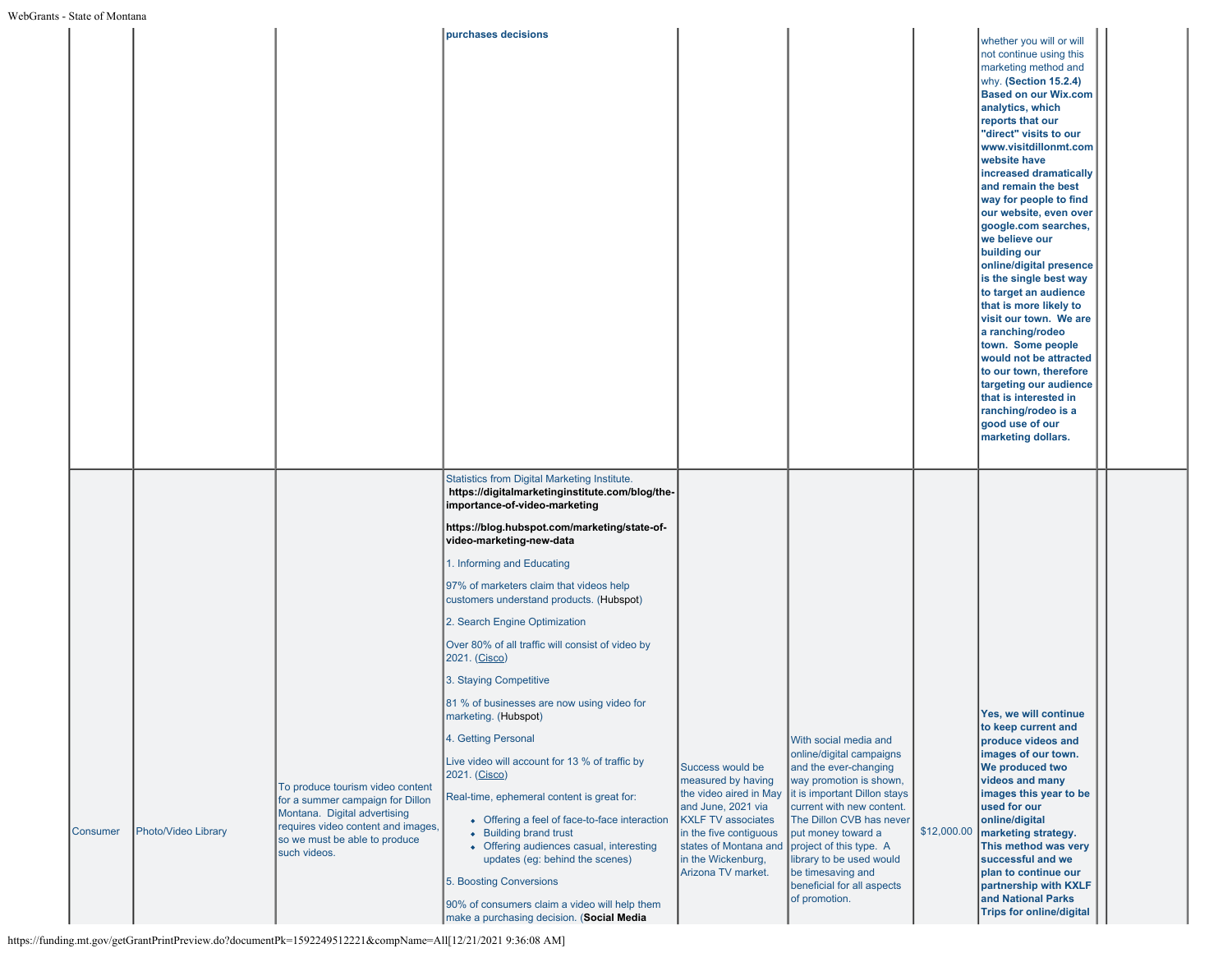|                      |                                        |                                                                                                                                                                                            | Today)<br>Wyzowl claims that 74% of people who get an<br>opportunity to see a product in action via an<br>explainer video will buy it. And landing pages are<br>great places to place videos, too. -- boosting<br>conversion rates by up to 80% (just be sure to<br>keep autoplay off so as not to scare the customer<br>away with loud noises).<br>Another reason why video is great for<br>conversions on websites is that they actually<br>keep people around for long enough to look<br>around on the site. This is especially true for<br>those who aren't big readers (a good rule of<br>thumb is to assume that people's eyes could be<br>tired from looking at a screen all day). People<br>watching a video stick around for some two<br>whole minutes longer if there's a video. |                                                                                                                                                                                                                                                                                                                                                                                   |                                                                                                                                                                                                                                                                                                                                                                                                                                                                                                                                   |            | marketing.                                                                                                                                                                                                                                                                                                                                                                                                                                                                                                                                                                                                                                                                                                                                                                                                                                                                                                                                                                                                                              |  |
|----------------------|----------------------------------------|--------------------------------------------------------------------------------------------------------------------------------------------------------------------------------------------|--------------------------------------------------------------------------------------------------------------------------------------------------------------------------------------------------------------------------------------------------------------------------------------------------------------------------------------------------------------------------------------------------------------------------------------------------------------------------------------------------------------------------------------------------------------------------------------------------------------------------------------------------------------------------------------------------------------------------------------------------------------------------------------------|-----------------------------------------------------------------------------------------------------------------------------------------------------------------------------------------------------------------------------------------------------------------------------------------------------------------------------------------------------------------------------------|-----------------------------------------------------------------------------------------------------------------------------------------------------------------------------------------------------------------------------------------------------------------------------------------------------------------------------------------------------------------------------------------------------------------------------------------------------------------------------------------------------------------------------------|------------|-----------------------------------------------------------------------------------------------------------------------------------------------------------------------------------------------------------------------------------------------------------------------------------------------------------------------------------------------------------------------------------------------------------------------------------------------------------------------------------------------------------------------------------------------------------------------------------------------------------------------------------------------------------------------------------------------------------------------------------------------------------------------------------------------------------------------------------------------------------------------------------------------------------------------------------------------------------------------------------------------------------------------------------------|--|
| Marketing<br>Support | <b>VIC</b><br>Funding/Staffing/Signage | We will have someone to greet<br>visitors when they stop at the VIC<br>for information during the summer<br>season. There is a VIC job<br>description on file at the BCCA &<br>CVB office. | The VIC staff is often the face of Dillon and the<br>Beaverhead Chamber/CVB to a first-time visitor.<br>It is imperative that adequate staffing maintained<br>to provide superior services and keep visitors<br>engaged with our destination.<br>Past experience tracking visitors shows that we<br>had approx. 650 visitors last summer who<br>stopped to inquire about the area. Visitors to the<br>area signed our guest book giving high marks for<br>personalized customer services.<br><b>Destination Analysts  </b><br>https://www.destinationanalysts.com/insights-<br>updates/<br>66.4% of travelers rely on the opinions of in-<br>person and/or through direct contact (email, text,<br>etc.) for travel inspiration.                                                           | Increase total number<br>of inquires to VIC<br>and fulfillmen packets<br>requested from<br>previous years. We<br>will be able to track<br>visitors with an<br>updated tracking<br>system that will<br>provide information or<br>visitors to our area.<br>Our VIC staff will<br>design a tracking<br>system for a more<br>accurate count of<br>visitors stopping at the<br>center. | The VIC shares an office<br>with the chamber and the<br>CVB. We need someone<br>who can provide visitors<br>with information in and<br>around Dillon. The<br><b>Executive Director for the</b><br><b>Beaverhead Chamber of</b><br>Commerce will oversee<br>the VIC and provide<br>visitors with information<br>on where to stay, visit,<br>eat and explore. This is<br>an unusual method but<br>with the VIC being<br>housed within the<br>chamber office the<br>executive director also<br>provides information to<br>travelers. | \$3,500.00 | Did you meet your<br>objective - was your<br>strategy successful -<br>Yes/No Explain.<br>Evaluation<br>Requirements:<br>1. Total number of<br>visitors during the<br>funding period. 394<br>people visited from<br><b>July 2020-June 2021</b><br>2. Number of visitors<br>from the top 10 states or<br>points of origin. 310<br>people visited from:<br><b>MT ID CA CO UT TX</b><br>OR WA AZ MN<br>3. Funding for VICs<br>shall include a summary<br>of total hours open and<br>hours which are funded<br>by lodging tax. Our<br>CVB was open a total<br>of 2,040 hours during<br><b>July 2020-June 2021</b><br>(one week closed for<br>Christmas). The<br>lodging tax funding<br>funded approx. 400 of<br>those hours.<br>4. Postage<br>reimbursements to<br>unfunded chambers<br>shall include post office<br>receipts and breakdown<br>of mailings -- bulk, first<br>class, etc. This is to be<br>used in response to<br>travel inquiries, not<br>other chamber<br>business. We had 27<br>requests of full<br>visitors packets, sent |  |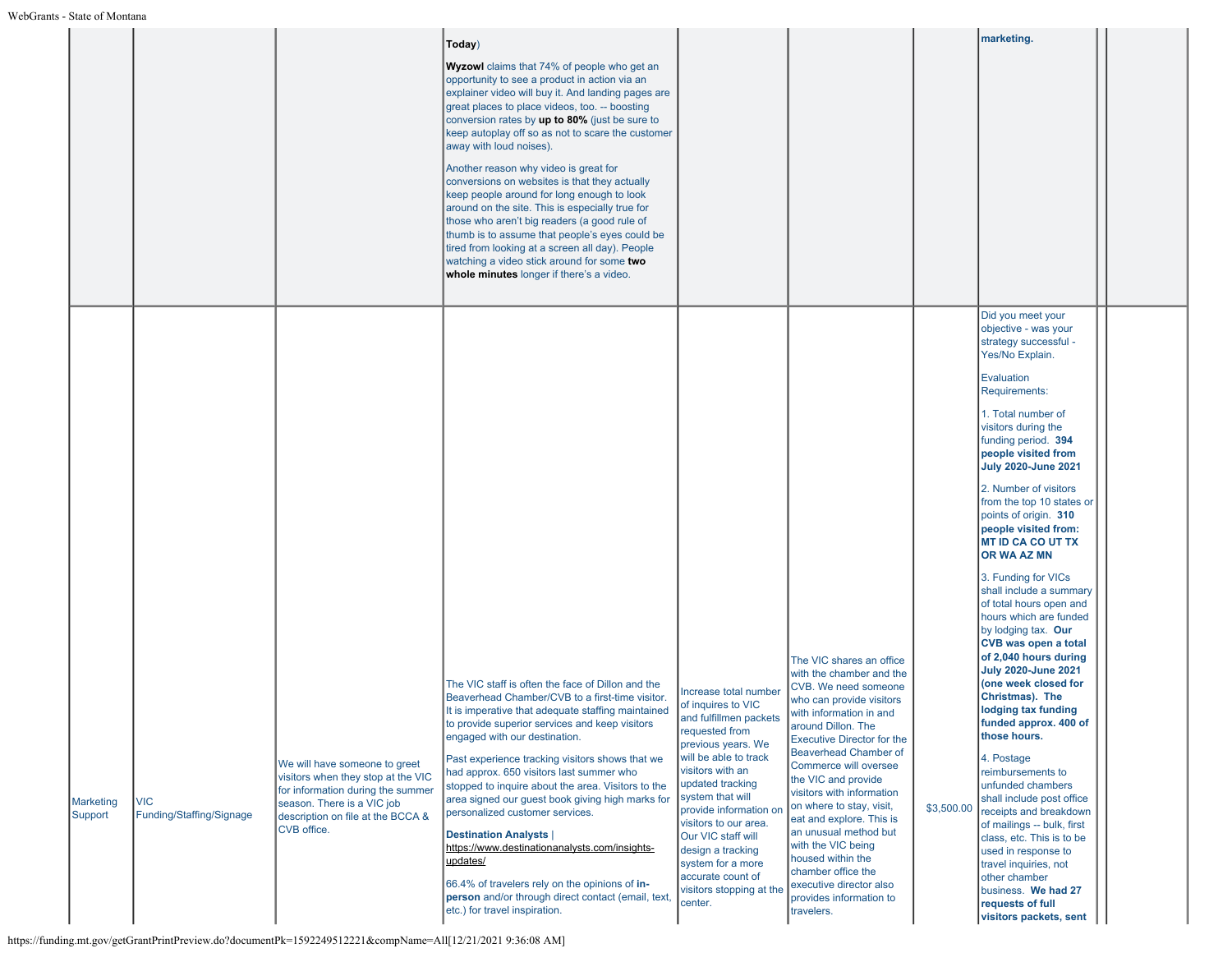|                      |                                          |                                                                                                                                                                                                                                                              |                                                                                                                                                                                                                                                                                                                                                                                                                                   |                                                                                                                                |                                                                                                                                                                      |          | Priority Mail at 7.95<br>each for a total of<br>\$214.65. We had a<br>total of 60 1st class<br>mailings of small<br>packets for a total of<br>\$33.00.<br>5. Additionally, the top<br>five states requesting<br>information should be<br>documented. MT IN ID<br><b>WA WY</b><br>6. Assess the results of<br>this method and explain<br>whether you will or will<br>not continue using this<br>marketing method and<br>why. (Section 15.2.19)<br>This method was<br>successful in bringing<br>in people who either<br>called or submitted a<br>request on our<br>website. We will<br>continue this method<br>moving forward.                                                          |  |
|----------------------|------------------------------------------|--------------------------------------------------------------------------------------------------------------------------------------------------------------------------------------------------------------------------------------------------------------|-----------------------------------------------------------------------------------------------------------------------------------------------------------------------------------------------------------------------------------------------------------------------------------------------------------------------------------------------------------------------------------------------------------------------------------|--------------------------------------------------------------------------------------------------------------------------------|----------------------------------------------------------------------------------------------------------------------------------------------------------------------|----------|---------------------------------------------------------------------------------------------------------------------------------------------------------------------------------------------------------------------------------------------------------------------------------------------------------------------------------------------------------------------------------------------------------------------------------------------------------------------------------------------------------------------------------------------------------------------------------------------------------------------------------------------------------------------------------------|--|
| Marketing<br>Support | Fulfillment/Telemarketing/Call<br>Center | Phone, postage and supplies to<br>fulfill visitor information requests<br>through the Dillon VIC. Fulfillment<br>piece is the Visit Dillon Guide, Visit<br>Southwest MT Guide and other<br>niche brochures as requested.<br>Up to, but not exceeding, 20% of | In 2019, there were 10 fulfillment packets sent<br>out. Based on this number, and an increased<br>number of inquiries to VIC, we feel an increased<br>number of packets will be requested.<br><b>Destination Analysts  </b><br>https://www.destinationanalysts.com/insights-<br>updates/<br>66.4% of travelers rely on the opinions of in-<br>person and/or through direct contact (email, text,<br>etc.) for travel inspiration. | We will track<br>distribution of full<br>visitor packets and<br>first class mailings to<br>visitors requesting<br>information. | In 2019, there were 10<br>fulfillment packets sent<br>out. This season we<br>expect travelers to<br>request packets to be<br>sent before they plan<br>their travels. | \$250.00 | Did you meet your<br>objective - was your<br>strategy successful -<br>Yes/No Explain.<br>Evaluation<br>Requirements:<br>1. What indicators were<br>used to track success?<br>Report metrics and<br>measurements. We<br>sent out 27 full visitor<br>packets and 60 first<br>class mailings to<br>visitors requesting<br>information.<br>2. Assess the results of<br>this method and explain<br>whether you will or will<br>not continue using this<br>marketing method and<br>why. Yes, we will<br>continue this method<br>for the next year. It is<br>helpful to our visitors<br>to understand where<br>Dillon is in<br>comparison to<br>Yellowstone,<br><b>Bozeman, and Glacier.</b> |  |
|                      |                                          | the organization's new annual<br>revenue will be designated to<br>cover administrative expenses,                                                                                                                                                             |                                                                                                                                                                                                                                                                                                                                                                                                                                   |                                                                                                                                |                                                                                                                                                                      |          | Did you meet your<br>objective to not exceed<br>20% maximum allowed<br>for administrative                                                                                                                                                                                                                                                                                                                                                                                                                                                                                                                                                                                             |  |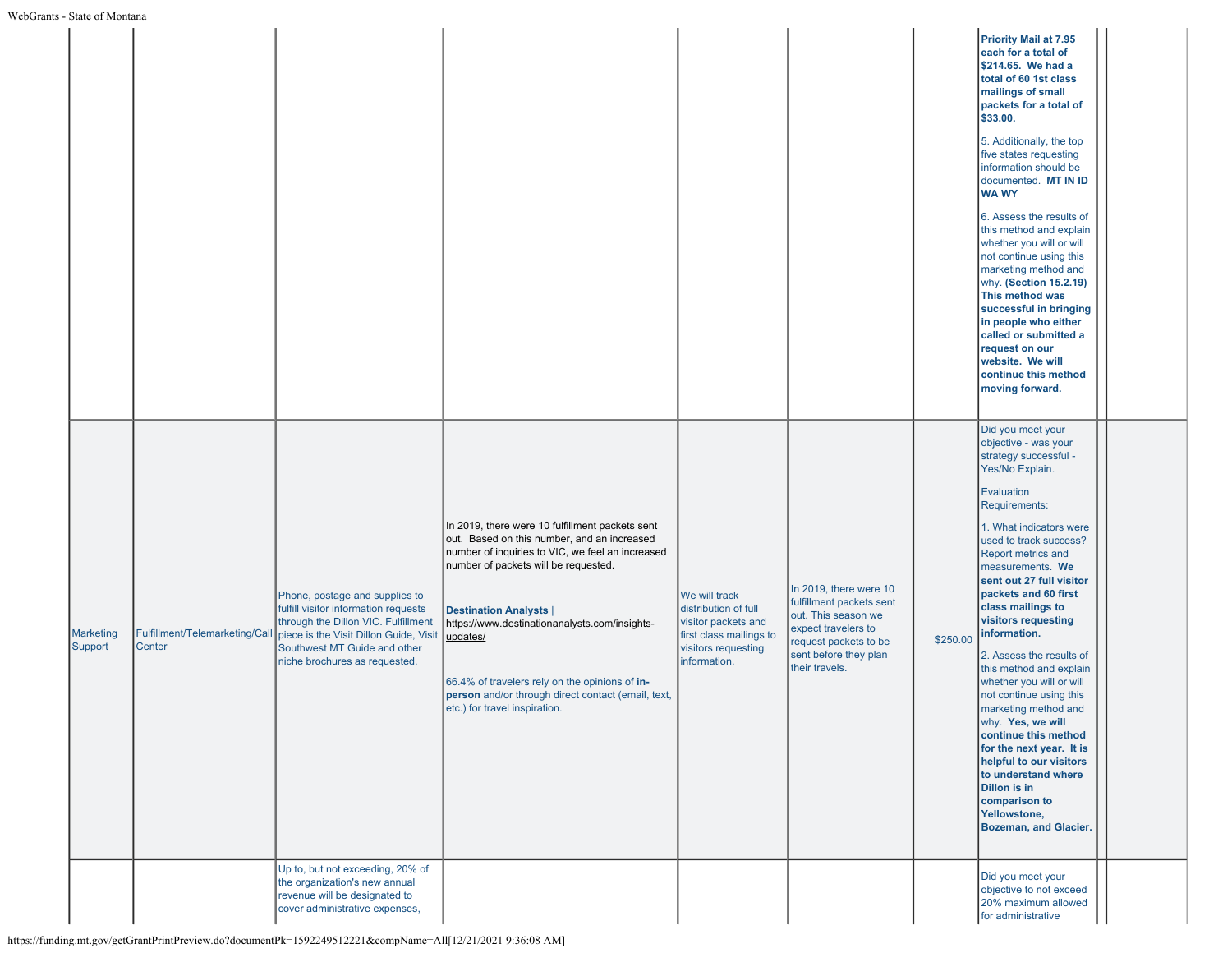| - State of Montana          |                                              |                                                                                                                                                                                                                                                                                                                                                                                                                                                                                                                                                                                                                                                                                                                                                                                                                                                                                                                                                                                                                                                                                                                                                                                                                                                                                                                       |                                                                                                                                                                                                                                                                                                                                                                                                                                                                                                                                                                                                                                                                                                                       |                                                                                                                                                                                                                                                                                                                                                                                                                                                                                         |                                                                                                          |            |                                                                                                                                                                                                                                                                                                                                                                                                                                                                                                                                                                                                                                                                                                                                                                                |  |
|-----------------------------|----------------------------------------------|-----------------------------------------------------------------------------------------------------------------------------------------------------------------------------------------------------------------------------------------------------------------------------------------------------------------------------------------------------------------------------------------------------------------------------------------------------------------------------------------------------------------------------------------------------------------------------------------------------------------------------------------------------------------------------------------------------------------------------------------------------------------------------------------------------------------------------------------------------------------------------------------------------------------------------------------------------------------------------------------------------------------------------------------------------------------------------------------------------------------------------------------------------------------------------------------------------------------------------------------------------------------------------------------------------------------------|-----------------------------------------------------------------------------------------------------------------------------------------------------------------------------------------------------------------------------------------------------------------------------------------------------------------------------------------------------------------------------------------------------------------------------------------------------------------------------------------------------------------------------------------------------------------------------------------------------------------------------------------------------------------------------------------------------------------------|-----------------------------------------------------------------------------------------------------------------------------------------------------------------------------------------------------------------------------------------------------------------------------------------------------------------------------------------------------------------------------------------------------------------------------------------------------------------------------------------|----------------------------------------------------------------------------------------------------------|------------|--------------------------------------------------------------------------------------------------------------------------------------------------------------------------------------------------------------------------------------------------------------------------------------------------------------------------------------------------------------------------------------------------------------------------------------------------------------------------------------------------------------------------------------------------------------------------------------------------------------------------------------------------------------------------------------------------------------------------------------------------------------------------------|--|
| Marketing<br>Support        | <b>Administration</b>                        | New annual revenue shall be<br>defined as any new lodging facility<br>use tax collections that have not<br>had administrative expenses<br>deducted from it. The intent of the<br>administrative budget is to cover<br>costs incurred in the<br>implementation of approved<br>marketing methods/ funded by the<br>lodging facility use tax such<br>as: xpenses such as wages,<br>salaries, office supplies and<br>equipment, accounting services,<br>employer paid benefits including<br>bonuses, health care, 401k, saving<br>plans, books and reference<br>materials, travel, janitorial services,<br>legal fees, maintenance contracts<br>for equipment, meeting rooms<br>rental, postage, reasonable costs<br>for coffee breaks during meetings<br>of the governing body (i.e. coffee,<br>nonalcoholic beverages,<br>doughnuts), registration fees for<br>professional development, rent,<br>storage. utilities, cell phone<br>contracts, cloud data storage<br>subscriptions, convention and/or<br>event wubsidies. VIC seasonal<br>enhancements/beautification such<br>as planter boxes.<br>Admin funds are budgeted for<br>required expenses for operation of<br>the DCVB such as supplies,<br>postage, bookkeeping, equipment,<br>tech support, miscellaneous and<br>employer clsts related to staff<br>wages. | This is an operational method employed by the<br>organization in order to adhere to the governing<br>rules and regulations.<br>The CVB has used Administration funds every<br>year since becoming a CVB. While it may not be<br>directly supported by specific research, past<br>experience has demonstrated that the<br>organization's operations and successful<br>marketing relies on administrative funds. Often<br>the Administration funds budget is added to or<br>combined with other administrative funds<br>provided by the joint operation of a CVB,<br>Chamber of Commerce, TBID, or other. Without<br>these funds it may not be economical or feasible<br>to have permanent staff administering the CVB. | The objective for<br><b>Administration budget</b><br>is to spend funds<br>appropriately and<br>efficiently for<br>managing the<br>organization's<br>operations. Per<br>statute, the maximum<br>allowed for the<br><b>Administration method</b><br>is no 20% of the total<br>annual lodging tax<br>receipts (or less).<br>Success will be<br>determined by the<br>total spend in the<br>Administration<br>method; if it is 20% or<br>less, we will consider<br>the method<br>successful. | Administrative/operational<br>costs are necessary to<br>successfully operate a<br>business/organization. | \$3,900.00 | expenses? Yes/No<br>Explain. Yes, we did<br>not exceed the 20%<br>allowable expense.<br>Evaluation<br>Requirements:<br>1. Describe types of<br>expenses administrative<br>funds were used for.<br><b>The 20%</b><br>administration is used<br>to help pay the salary<br>of the Executive<br>Director, pay for ink in<br>printer for printing of<br>maps, brochure<br>copies, as needed,<br>and help with the<br>internet/phone use<br>and rent for office<br>space.<br>Evaluation<br>Requirements:<br>2. Assess the results of<br>this method and explain<br>whether you will or will<br>not continue using this<br>marketing method and<br>why. (Section 7.5) Yes,<br>we will continue to<br>utilize this method as<br>it is critical to the<br>success of the Dillon<br>CVB. |  |
| <b>Marketing</b><br>Support | <b>TAC/Governor's Conference</b><br>meetings | The DCVB Director will attend TAC<br>meetings and the annual<br>Governor's Conference.                                                                                                                                                                                                                                                                                                                                                                                                                                                                                                                                                                                                                                                                                                                                                                                                                                                                                                                                                                                                                                                                                                                                                                                                                                | This is an operational method employed by the<br>organization in order to adhere to the governing<br>rules and regulations.<br>While it may not be directly supported by specific<br>research, past experience has demonstrated that<br>the organization's operations and successful<br>marketing relies on participation of the executive<br>director at quarterly Tourism Advisory Council<br>Meetings whereby pertinent information is shared<br>and action is taken.<br>Past experience attending the Montana<br>Governor's Conference on Tourism and<br>Recreation has also shown to be beneficial as a<br>networking, training and education event. The                                                         | Attendance at TAC<br>meetings is a<br>requirement as part of<br>the use of the bed tax<br>funds. Governor's<br>Conference provides<br>insights and education<br>for destination<br>marketers.<br>Success will be<br>measured by the<br>attendance of the<br>executive director or<br>authorized<br>representative at all<br>required quarterly<br><b>TAC</b> meetings (both                                                                                                             | Funding and marketing<br>plan are approved by<br>TAC, attendance at TAC<br>meetings is required.         | \$1,000.00 | Did you meet your<br>objective to have<br>executive director or<br>representative attend all<br>virtual and in-person<br>TAC meetings and the<br>annual Governor's<br><b>Conference on Tourism</b><br>and Recreation? Yes/No<br>Explain Yes, the<br><b>Executive Director</b><br>attended the in-person<br>TAC meeting in the<br>spring 2021 and<br>attended the online<br>virtual TAC meeting in<br>the fall of 2021. The<br><b>Governor's conference</b><br>was postponed due to<br>COVID.<br>Evaluation<br>Requirements:<br>1. Method shall be<br>evaluated by the means<br>outlined in the marketing                                                                                                                                                                       |  |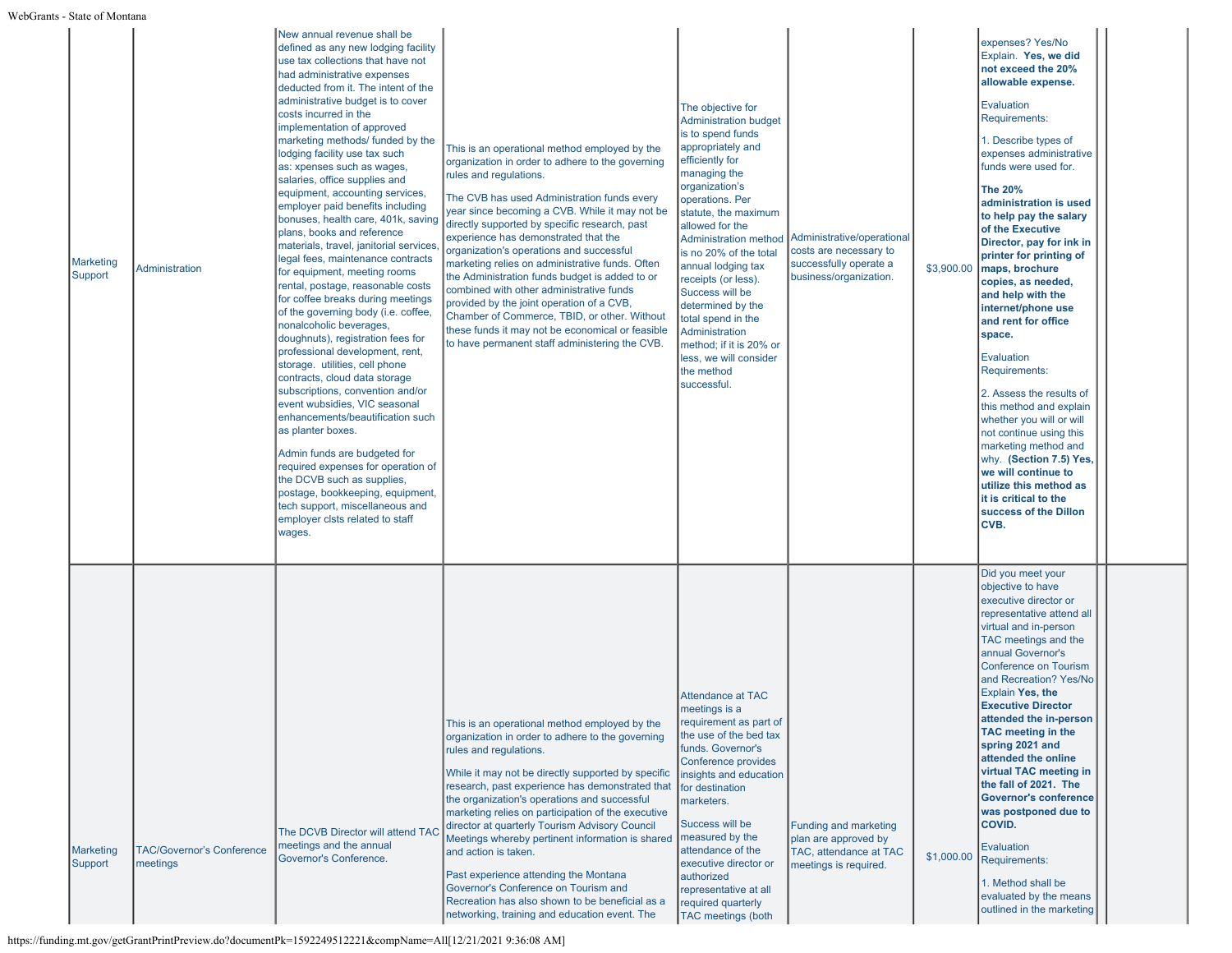|                             |                                                              |                                                                                                                                                                                                                                                                                                                                                                                                                                              | executive director, members of the board and<br>staff have participated in meetings and<br>conference every year the organizations has<br>been a CVB.                                                                                                                                                                                                                                                                                                                                                                                                                                                                                                                                                                                                                                                                                                                                            | virtual and in-person)<br>and the annual<br><b>Montana Governors</b><br>Conference on<br><b>Tourism and</b><br>Recreation.                                                          |                                                                                                                                                                                                             | plan.<br>2. Assess the results of<br>this method and explain<br>whether you will or will<br>not continue using this<br>marketing method and<br>why. Yes, we will<br>continue to send our<br><b>Executive Director to</b><br>all TAC meetings. We<br>feel it is important for<br>our Executive Director<br>to stay current on all<br>updates from the TAC<br>and the MOTBD.                                                                                                                                                                                                                                                                                                                                                                                                                                                                                                                                                                                                                                                                                                                                                                           |  |
|-----------------------------|--------------------------------------------------------------|----------------------------------------------------------------------------------------------------------------------------------------------------------------------------------------------------------------------------------------------------------------------------------------------------------------------------------------------------------------------------------------------------------------------------------------------|--------------------------------------------------------------------------------------------------------------------------------------------------------------------------------------------------------------------------------------------------------------------------------------------------------------------------------------------------------------------------------------------------------------------------------------------------------------------------------------------------------------------------------------------------------------------------------------------------------------------------------------------------------------------------------------------------------------------------------------------------------------------------------------------------------------------------------------------------------------------------------------------------|-------------------------------------------------------------------------------------------------------------------------------------------------------------------------------------|-------------------------------------------------------------------------------------------------------------------------------------------------------------------------------------------------------------|------------------------------------------------------------------------------------------------------------------------------------------------------------------------------------------------------------------------------------------------------------------------------------------------------------------------------------------------------------------------------------------------------------------------------------------------------------------------------------------------------------------------------------------------------------------------------------------------------------------------------------------------------------------------------------------------------------------------------------------------------------------------------------------------------------------------------------------------------------------------------------------------------------------------------------------------------------------------------------------------------------------------------------------------------------------------------------------------------------------------------------------------------|--|
| <b>Marketing</b><br>Support | <b>Marketing Support/Customer</b><br><b>Service Training</b> | We will work with local businesses<br>to provide to their employees<br>information on local activities,<br>events and details about Dillon and<br>Beaverhead County. We will<br>provide a training day to take<br>employees out to areas of interest<br>and provide information that they<br>can in turn provide to visitors.<br>https://funding.mt.gov/getGrantPrintPreview.do?documentPk=1592249512221&compName=All[12/21/2021 9:36:08 AM] | Our local business request brochures, guides and<br>training throughout the season. Local businesses<br>we spoke with say their employees are unaware<br>of all that our local community has to offer to<br>visitors.<br>Skift   Travelers are more motivated to travel by<br>adventure than they were in the past. This year,<br>there is also an increased preference for hyper-<br>local, unique, and transformative travel<br>experiences. Travelers are specifically looking for<br>experiences that will change their world<br>perspective. Travelers are also more thoughtful<br>about the environment and their own personal<br>wellbeing than they have been in the past years,<br>and both of these things will have strong<br>ramifications when it comes to their travel<br>preferences and behaviors. Customer service<br>training can help the visitors enjoy their<br>experience. | We will measure this<br>project successful by<br>providing opportunities provide visitors with<br>for customer service<br>training to our<br>businesses in the<br>tourism industry. | It is important for<br>businesses to have<br>trained staff who can<br>information on our area.<br>Knowledge of Dillon and<br>Beaverhead County is a<br>needed service to help<br>visitors plan their visit. | Did you meet your<br>objective - was your<br>strategy successful -<br>Yes/No Explain. Yes,<br>while COVID<br>continued to create<br>starts/stops with<br>various businesses<br>with regards to<br>workforce planning.<br>The workforce in<br><b>Dillon decreased</b><br>dramitically after the<br>college students left in<br>late April, our<br>businesses struggled<br>to find anyone to work<br>in our remote area and<br>visitors were<br>abundant.<br>Evaluation<br>Requirements:<br>1. The total number of<br>sessions and number of<br>attendees in the area or<br>region should be<br>included. I was able to<br>forward emails from<br><b>Headwaters/RCD</b><br>regarding training to<br>our businesses. The<br><b>Chamber participated</b><br>in to different trainings<br>with Headwaters, one<br>\$1,500.00 for Quickbooks and<br>one for Facebook<br>marketing. Two<br>sessions per training<br>was attended. The<br><b>Chamber has also</b><br>partnered with<br><b>University of Montana</b><br><b>School of Outreach to</b><br>explore trainings and<br>workforce<br>developement projects<br>that may help our local<br>businesses. |  |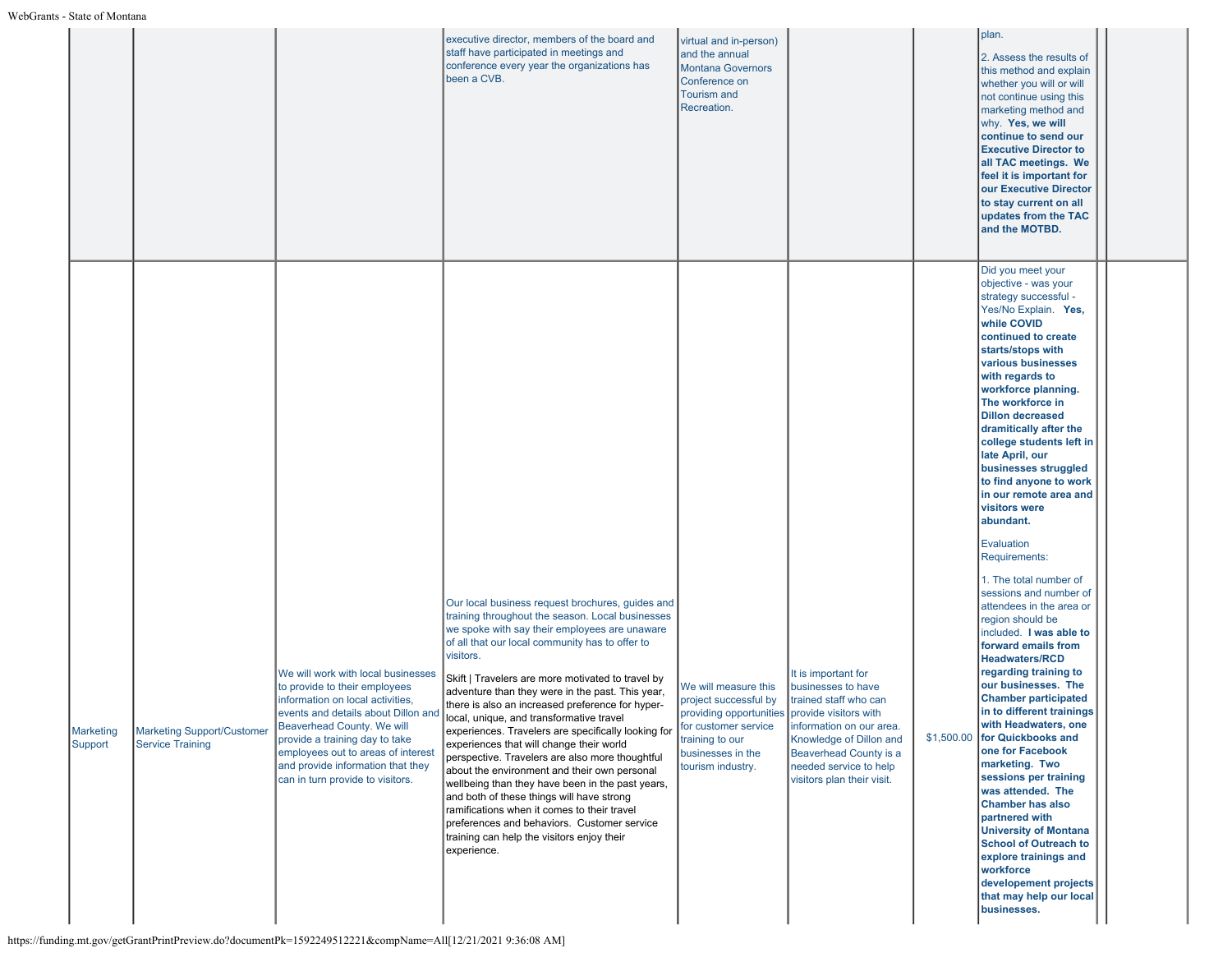|                      |                              |                                                                                                                                                                     |                                                                                                                                                                                                                                                                                                                                                                                                                                                                                                                                                                   |                                                                                                                 |                                                                                                                                                                                                      |          | 2. Assess the results of<br>this method and explain<br>whether you will or will<br>not continue using this<br>marketing method and<br>why. (Section 15.2.20)<br>This is an important<br>method and we intend<br>to continue the<br>promotion of training<br>in Dillon. Several<br>businesses have<br>asked about training<br>and our partnership<br>with Headwaters and<br><b>UMW School of</b><br><b>Outreach show</b><br>promising<br>opportunities for next<br>year. |  |
|----------------------|------------------------------|---------------------------------------------------------------------------------------------------------------------------------------------------------------------|-------------------------------------------------------------------------------------------------------------------------------------------------------------------------------------------------------------------------------------------------------------------------------------------------------------------------------------------------------------------------------------------------------------------------------------------------------------------------------------------------------------------------------------------------------------------|-----------------------------------------------------------------------------------------------------------------|------------------------------------------------------------------------------------------------------------------------------------------------------------------------------------------------------|----------|-------------------------------------------------------------------------------------------------------------------------------------------------------------------------------------------------------------------------------------------------------------------------------------------------------------------------------------------------------------------------------------------------------------------------------------------------------------------------|--|
| Marketing<br>Support | <b>Joint Ventures</b>        | The Joint Venture Digital<br>Marketing Program with MOTBD<br>would be an affordable joint<br>venture advertising opportunity for<br>our area.                       | By leveraging MOTBD's media buy, JV Partners<br>can:<br>1. Buy into opportunities at lower negotiated<br>rates.<br>2. Receive placements in premium<br>positioning within premium content<br>websites.<br>3. Capitalize on consumer awareness built<br>by MOTBD to increase interest and<br>bookings for the JV Partner's destination<br>or business.<br>Information provided by MOTBD's Website under<br>Joint Ventures https://marketmt.com/JointVenture<br>Once Joint Venture is identified or started, update<br>reseach/statistics specific to the activity. | By working with<br>needed visitor<br>analytics. We will<br>continue to research<br>joint venture with<br>MOTBD. | MOTBD they would be This opportunity would<br>able to provide us with allow us to shoulder up to<br>MOTBD's overall plan to<br>make the entire state's<br>advertising stronger and<br>more cohesive. | \$100.00 | <b>While the Executive</b><br><b>Director is still</b><br>learning about the<br><b>Joint Venture</b><br>opportunities, this<br>method is important<br>and we wish to<br>continue this method<br>for the next year.                                                                                                                                                                                                                                                      |  |
| Marketing<br>Support | <b>Opportunity Marketing</b> | We will set aside funds to use with<br>other marketing opportunties in our<br>area.                                                                                 | A detailed explanation of funds being used will be<br>provided as they appear.<br>Once an opportunity is identified update specific<br>activity information.                                                                                                                                                                                                                                                                                                                                                                                                      | As opportunities arise,<br>we will determine the<br>appropriate metrics.                                        | This method is important<br>so that we are able to<br>access funds for items<br>that may come up during<br>FY22.                                                                                     | \$100.00 | <b>While the Executive</b><br><b>Director is still</b><br>learning about this<br>method and the<br>opportunities, this<br>method will continue<br>for the coming year.                                                                                                                                                                                                                                                                                                  |  |
|                      |                              | We would like to be able to provide<br>directional signage to our<br>attractions. This area is<br>currently lacking, and the area<br>would benefit significantly if | If our visitors are going to find their way around<br>our area, signage must be<br>provided.<br><b>Travel Wayfinding  </b><br>https://www.travelwayfinding.com/team/<br>Dr Paul Symonds has a PhD in Wayfinding from<br>Cardiff Metropolitan University in the UK. Paul<br>works with the signage industry, airports and<br>other locations providing wayfinding audits,<br>consultancy and training. His research<br>show Wayfinding is particularly important for a<br>number of reasons. To provide a few examples:                                            |                                                                                                                 |                                                                                                                                                                                                      |          | Did you meet your<br>objective - was your<br>strategy successful -<br>Yes/No Explain. No,<br>while we did not<br>complete a wayfinding<br>project, we did begin<br>to explore Wayfinding<br>projects and have<br>learned that we need a<br>consultant to get<br>started and more<br>funding. That will be<br>the next step in this<br>project in the future                                                                                                             |  |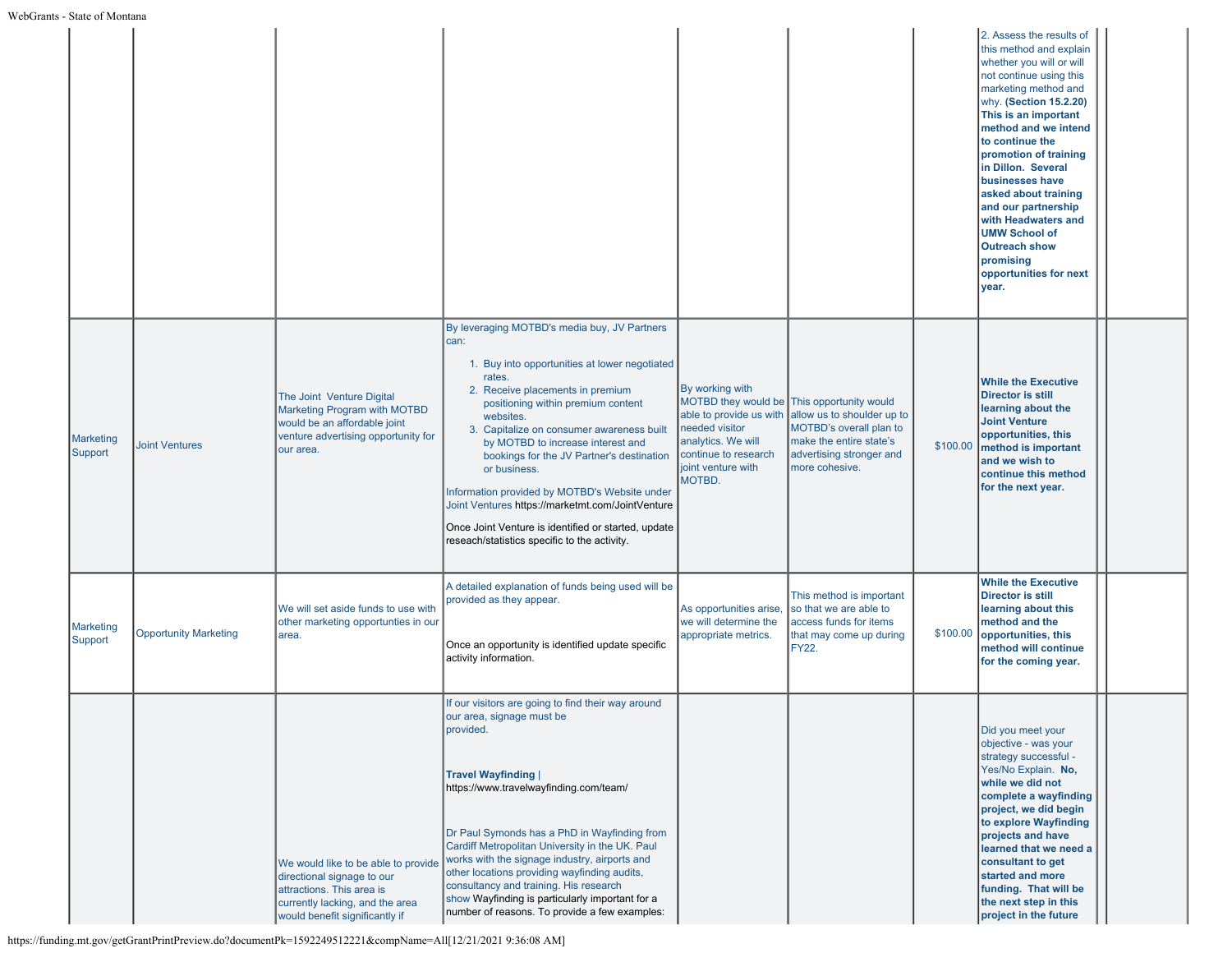WebGrants - State of Montana

| . этате от імплітана        |            |                                                                                                                                                                                                                                                                                                                                                                                                                                                                                                                                                                                                                                                                                                                             |                                                                                                                                                                                                                                                                                                                                                                                                                                                                                                                                                                                                                                                                                                                                                                                                                                                                                                                                                                                                                                                                                                                                                                                                                                                                  |                                                                                                                                                                                       |                                                                                                                                                                                                                                                                                                                                               |                           |                                                                                                                                                                                                                                                                                                                                                                                                                                                                                                                                                                                                                                                                                                                            |  |
|-----------------------------|------------|-----------------------------------------------------------------------------------------------------------------------------------------------------------------------------------------------------------------------------------------------------------------------------------------------------------------------------------------------------------------------------------------------------------------------------------------------------------------------------------------------------------------------------------------------------------------------------------------------------------------------------------------------------------------------------------------------------------------------------|------------------------------------------------------------------------------------------------------------------------------------------------------------------------------------------------------------------------------------------------------------------------------------------------------------------------------------------------------------------------------------------------------------------------------------------------------------------------------------------------------------------------------------------------------------------------------------------------------------------------------------------------------------------------------------------------------------------------------------------------------------------------------------------------------------------------------------------------------------------------------------------------------------------------------------------------------------------------------------------------------------------------------------------------------------------------------------------------------------------------------------------------------------------------------------------------------------------------------------------------------------------|---------------------------------------------------------------------------------------------------------------------------------------------------------------------------------------|-----------------------------------------------------------------------------------------------------------------------------------------------------------------------------------------------------------------------------------------------------------------------------------------------------------------------------------------------|---------------------------|----------------------------------------------------------------------------------------------------------------------------------------------------------------------------------------------------------------------------------------------------------------------------------------------------------------------------------------------------------------------------------------------------------------------------------------------------------------------------------------------------------------------------------------------------------------------------------------------------------------------------------------------------------------------------------------------------------------------------|--|
| <b>Marketing</b><br>Support | Wayfinding | directional signage alone were<br>provided.<br>Here's how the Registered Graphic<br>Designers of Ontario describes the<br>process of wayfinding, "The<br>wayfinding process involves a<br>series of decisions by which<br>people moving through an<br>environment can reach their<br>desired destination. Those<br>decisions are quided by<br>architecture features and space<br>planning elements, as well as by<br>recognizable landmarks. They're<br>also supported by signage and<br>other graphic communications and,<br>increasingly, by audible and tactile<br>innovations that assist people with<br>special needs" as described by<br>The Access Ability: A Practical<br>Handbook on Accessible Graphic<br>Design. | • Safety and security - Crowd control and<br>safe movement of people is sometimes<br>vital, such as in emergency situations.<br>Directing people efficiently towards their<br>seats in sports stadia prevents any<br>potential issues from overcrowding.<br>• Commercial – steering behaviour is<br>invaluable for commercial outlets and<br>locations in how they make profits.<br>Everywhere, from exhibition centres,<br>tourist attractions, airports, urban centres,<br>shopping malls etc. use wayfinding to<br>guide people to spend, to go in certain<br>directions etc.<br>• Repeat Business - Creating a very<br>positive customer experience is important<br>for return business. A lost user who is<br>highly-stressed is far less likely to be a<br>return visitor to a location. This has a<br>detrimental effect on users and impacts<br>on the decision of whether or not to<br>return. Stakeholder and commercial<br>needs are an important aspect of<br>wayfinding.<br>• Efficiency and enjoyment - From a<br>person's own point of view (the agent<br>who uses the agency to make decisions).<br>efficiency i.e. direct routes can be<br>important but equally so, we often go<br>from A to B to enjoy the experience of the<br>route itself. | Wayfinding is a project traffic.<br>and therefore we<br><u>levaluate success</u><br>based<br>on project completion.<br>The project may<br>involve creation,<br>install, updates, etc. | Wayfinding in the Dillon<br>area is a useful tool for<br>visitors and drive through<br>Visible signage directing<br>visitors to attractions,<br>lodging, food/beverage,<br>shopping and visitor<br>information is constantly<br>used and must be kept<br>current. Cell<br>phone/internet<br>connectivity coverage is<br>spotty in our county. | \$5,300.00<br>\$57,800.00 | Iwould be to secure a<br><b>consultant and work</b><br>on the funding side.<br>Evaluation<br>Requirements:<br>1. Photo or layout of<br>finished product<br>(attach).<br>2. Include the most<br>recent traffic counts if<br>available/relevant.<br>3. Assess the results of<br>this method and explain<br>whether you will or will<br>not continue using this<br>marketing method and<br>why. (Section 15.2.8)<br><b>We plan to continue</b><br>our exploration of this<br>Imethod into the next<br>İvear. Dillon Montana<br>lis in dire need of<br>wayfinding signs, but<br>there is additional fact<br>finding that must be<br>done in order to<br>begin. We hope to<br>make more progress<br>with wayfinding in<br>2022. |  |
|                             |            |                                                                                                                                                                                                                                                                                                                                                                                                                                                                                                                                                                                                                                                                                                                             |                                                                                                                                                                                                                                                                                                                                                                                                                                                                                                                                                                                                                                                                                                                                                                                                                                                                                                                                                                                                                                                                                                                                                                                                                                                                  |                                                                                                                                                                                       |                                                                                                                                                                                                                                                                                                                                               |                           |                                                                                                                                                                                                                                                                                                                                                                                                                                                                                                                                                                                                                                                                                                                            |  |

# *Markething Method Evaluation Attachments*

| <b>Attachment 1</b>  | Bus Tours ad summer 2021.pdf       |
|----------------------|------------------------------------|
| <b>Attachment 2</b>  | Missoulian 05.30.2021.pdf          |
| <b>Attachment 3</b>  | Missoulian 06.6.2021.pdf           |
| <b>Attachment 4</b>  | Missoulian 06.13.2021.pdf          |
| <b>Attachment 5</b>  | Territorial Rodeo poster final ipg |
| <b>Attachment 6</b>  | FY21 B2A.xlsx                      |
| <b>Attachment 7</b>  |                                    |
| <b>Attachment 8</b>  |                                    |
| <b>Attachment 9</b>  |                                    |
| <b>Attachment 10</b> |                                    |
|                      |                                    |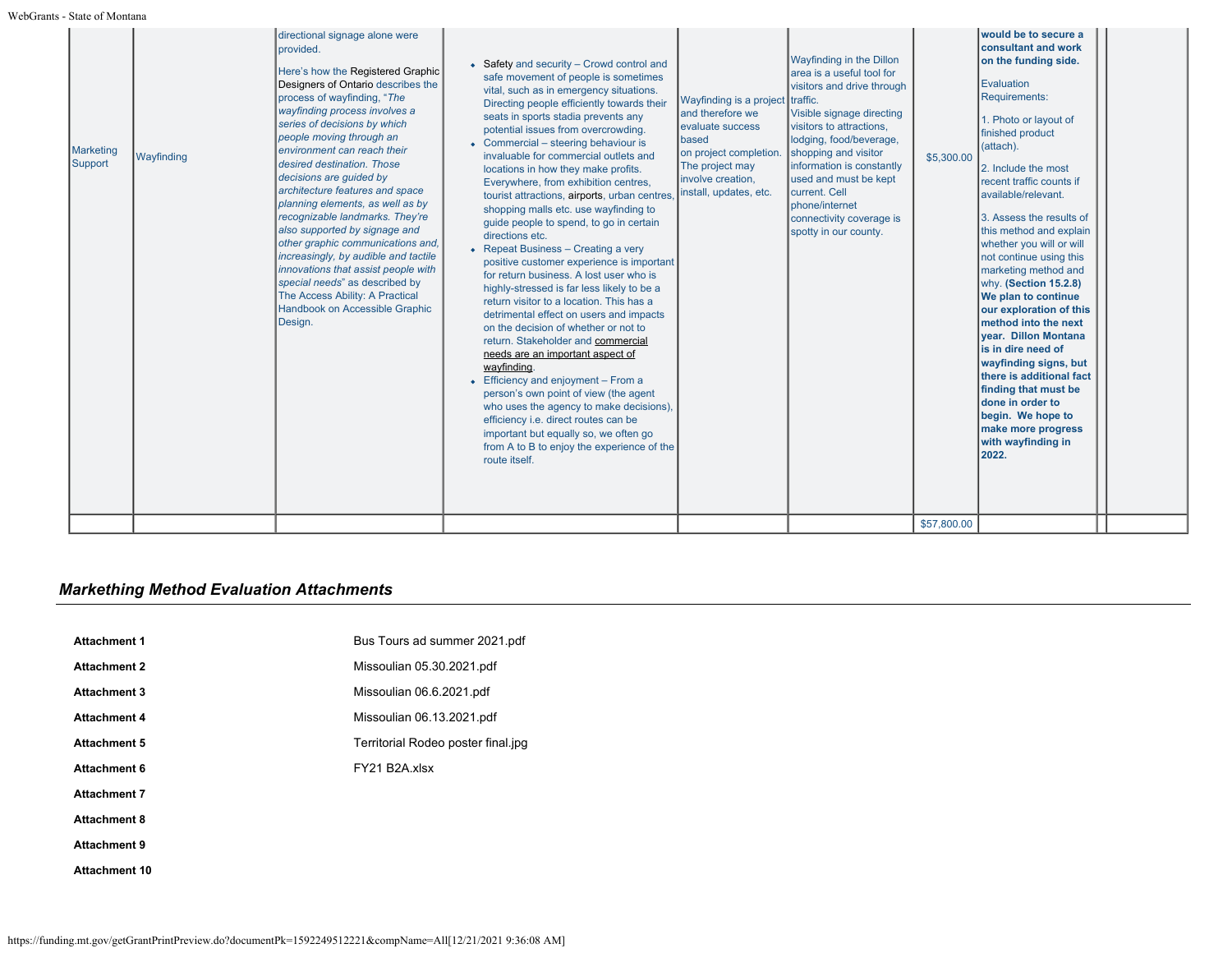### *Marketing Method Budget*

| <b>Marketing Segment</b> | <b>Marketing Method</b>                    | Bed tax funded budget | Non bed tax funded budget (optional) |
|--------------------------|--------------------------------------------|-----------------------|--------------------------------------|
| Consumer                 | <b>Online/Digital Advertising</b>          | \$21,000.00           | \$0.00                               |
| Consumer                 | <b>Social Media</b>                        | \$2,650.00            | \$0.00                               |
| Consumer                 | <b>Printed Material</b>                    | \$3,500.00            | \$0.00                               |
| Consumer                 | <b>Print Advertising</b>                   | \$4,784.00            | \$0.00                               |
| Consumer                 | Website/Internet Development/Updates       | \$5,000.00            | \$0.00                               |
| Consumer                 | Photo/Video Library                        | \$12,000.00           | \$12,000.00                          |
|                          |                                            | \$48,934.00           | \$12,000.00                          |
| <b>Marketing Support</b> | <b>VIC Funding/Staffing/Signage</b>        | \$8,500.00            | \$0.00                               |
| <b>Marketing Support</b> | Fulfillment/Telemarketing/Call Center      | \$2,750.00            | \$0.00                               |
| <b>Marketing Support</b> | Administration                             | \$21,671.00           | \$0.00                               |
| <b>Marketing Support</b> | <b>TAC/Governor's Conference meetings</b>  | \$0.00                | \$0.00                               |
| <b>Marketing Support</b> | <b>VIC Staff/Customer Service Training</b> | \$6,000.00            | \$0.00                               |
| <b>Marketing Support</b> | <b>Opportunity Marketing</b>               | \$1,000.00            | \$0.00                               |
| <b>Marketing Support</b> | <b>Joint Ventures</b>                      | \$0.00                | \$0.00                               |
| <b>Marketing Support</b> | Wayfinding                                 | \$0.00                | \$0.00                               |
|                          |                                            | \$39,921.00           | \$0.00                               |
|                          |                                            | \$88,855.00           | \$12,000.00                          |

### *Miscellaneous Attachments*

| <b>Description</b>              | <b>File Name</b>                                           | <b>File Size</b> |
|---------------------------------|------------------------------------------------------------|------------------|
| FY21 Pie Chart by Method        | Dillon CVB FY21 Marketing Plan Total Budget by Method.pdf  | 175 KB           |
| FY21 Pie Chart by Method        | Dillon CVB FY21 Marketing Plan Total Budget by Method.pdf  | 175 KB           |
| FY21 Pie Chart by Method        | Dillon CVB FY21 Marketing Plan Total Budget by Method.pdf  | 175 KB           |
| FY21 Pie Chart by Segment       | Dillon CVB FY21 Marketing Plan Total Budget by Segment.pdf | 65 KB            |
| FY21 Pie Chart by Segment       | Dillon CVB FY21 Marketing Plan Total Budget by Segment.pdf | 65 KB            |
| FY21 Pie Chart by Segment       | Dillon CVB FY21 Marketing Plan Total Budget by Segment.pdf | 65 KB            |
| FY21 Pie Charts - excel version | Dillon CVB FY21 piecharts.xlsx                             | 25 KB            |
| FY21 Pie Charts - excel version | Dillon CVB FY21 piecharts.xlsx                             | 25 KB            |
| FY21 Pie Charts - excel version | Dillon CVB FY21 piecharts.xlsx                             | 25 KB            |

# *Reg/CVB Required Documents*

| <b>Description</b>                    | <b>File Name</b>                                   | <b>File Size</b> |
|---------------------------------------|----------------------------------------------------|------------------|
| <b>FY21 Certificate of Compliance</b> | 2020-05-20 Applicant Certificate of Complience.pdf | 447 KB           |
| FY21 Application for Lodging Tax      | 2020-05-20 Application Lodging.pdf                 | 342 KB           |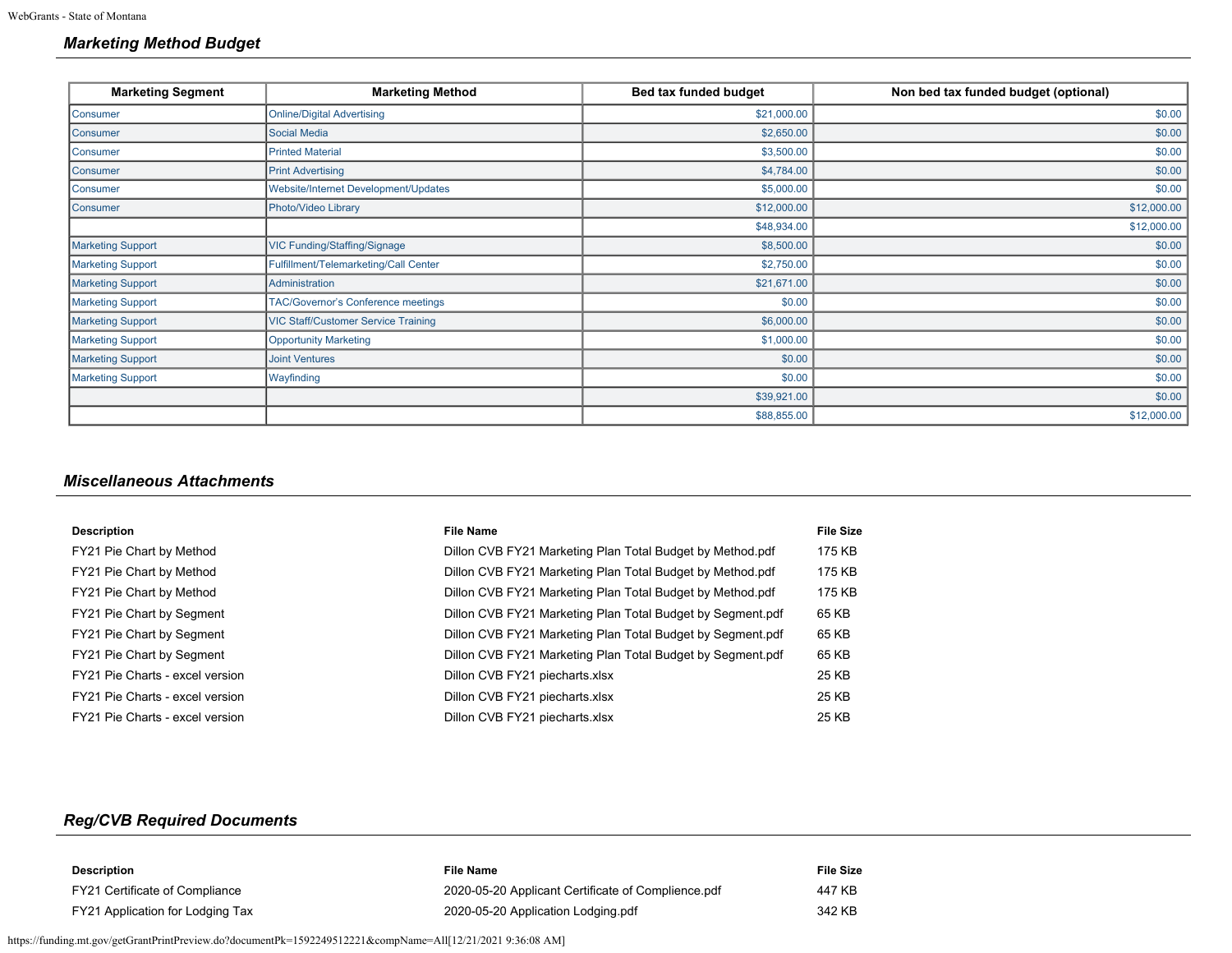# *Reg/CVB Required Documents*

| <b>Description</b>               | <b>File Name</b>                                   | <b>File Size</b> |
|----------------------------------|----------------------------------------------------|------------------|
| FY21 Certificate of Compliance   | 2020-05-20 Applicant Certificate of Complience pdf | 447 KB           |
| FY21 Application for Lodging Tax | 2020-05-20 Application Lodging.pdf                 | 342 KB           |
| FY21 Pledge of Understanding     | 2020-05-20 Required Document signed.pdf            | 330 KB           |